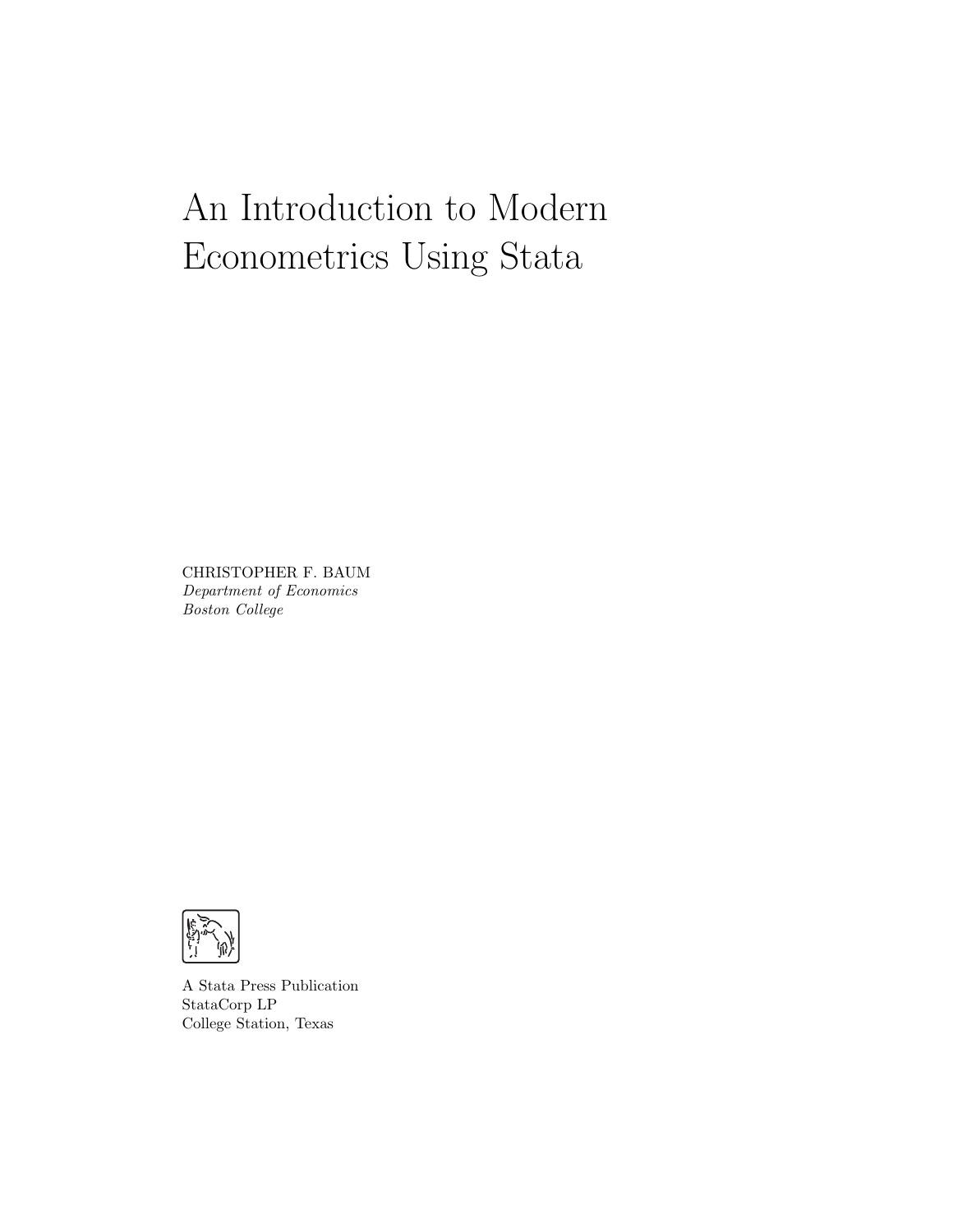Stata Press, 4905 Lakeway Drive, College Station, Texas 77845

Copyright  $\odot$  2006 by StataCorp LP All rights reserved Typeset in  $\mathbb{L}\mathrm{FT}_{\widetilde{\mathbf{L}}} X\,2_\mathcal{E}$ Printed in the United States of America 10 9 8 7 6 5 4 3 2 1

ISBN-10: 1-59718-013-0 ISBN-13: 978-1-59718-013-9

This book is protected by copyright. All rights are reserved. No part of this book may be reproduced, stored in a retrieval system, or transcribed, in any form or by any means—electronic, mechanical, photocopying, recording, or otherwise—without the prior written permission of StataCorp LP.

Stata is a registered trademark of StataCorp LP. LATEX  $2\varepsilon$  is a trademark of the American Mathematical Society.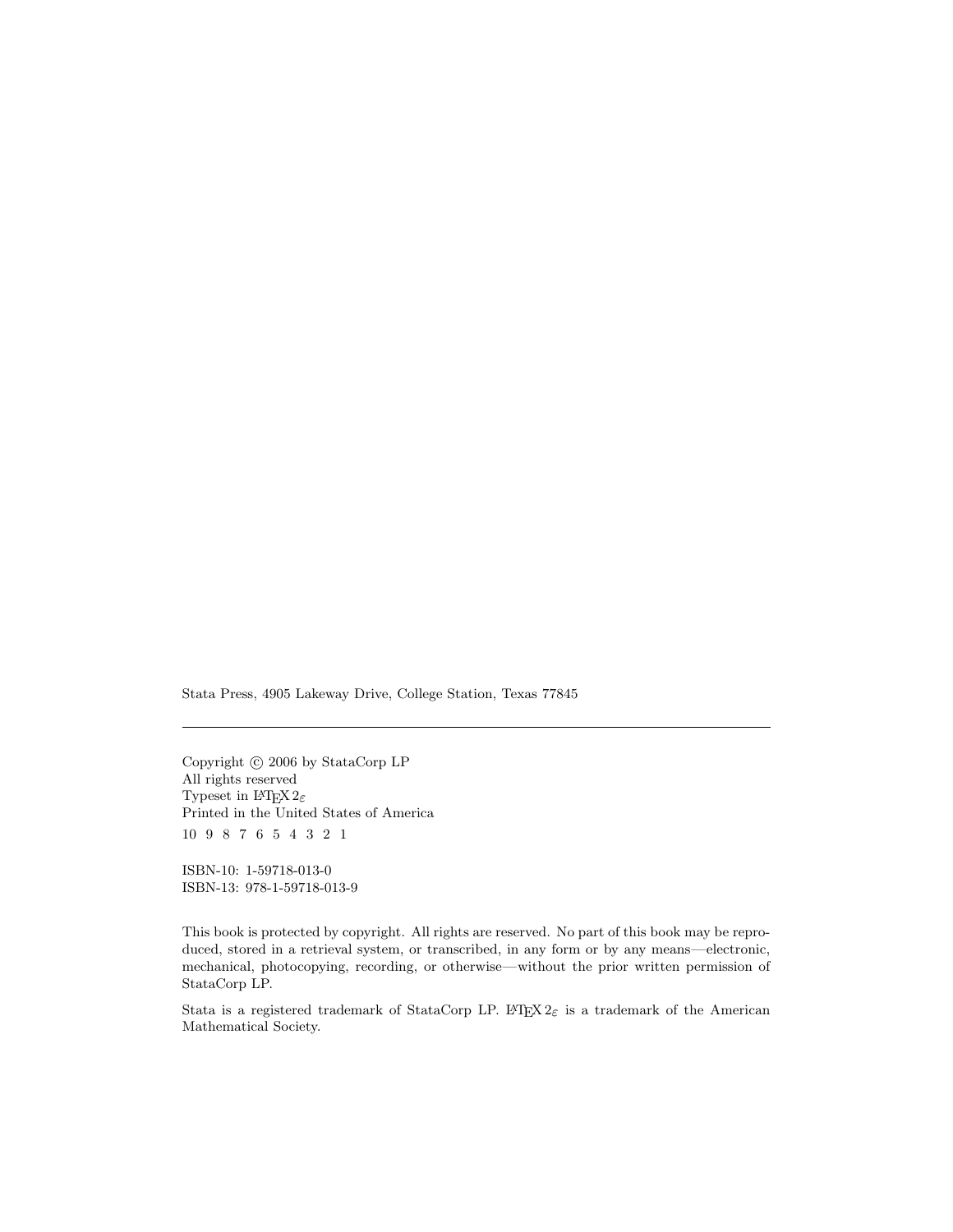(Pages omitted)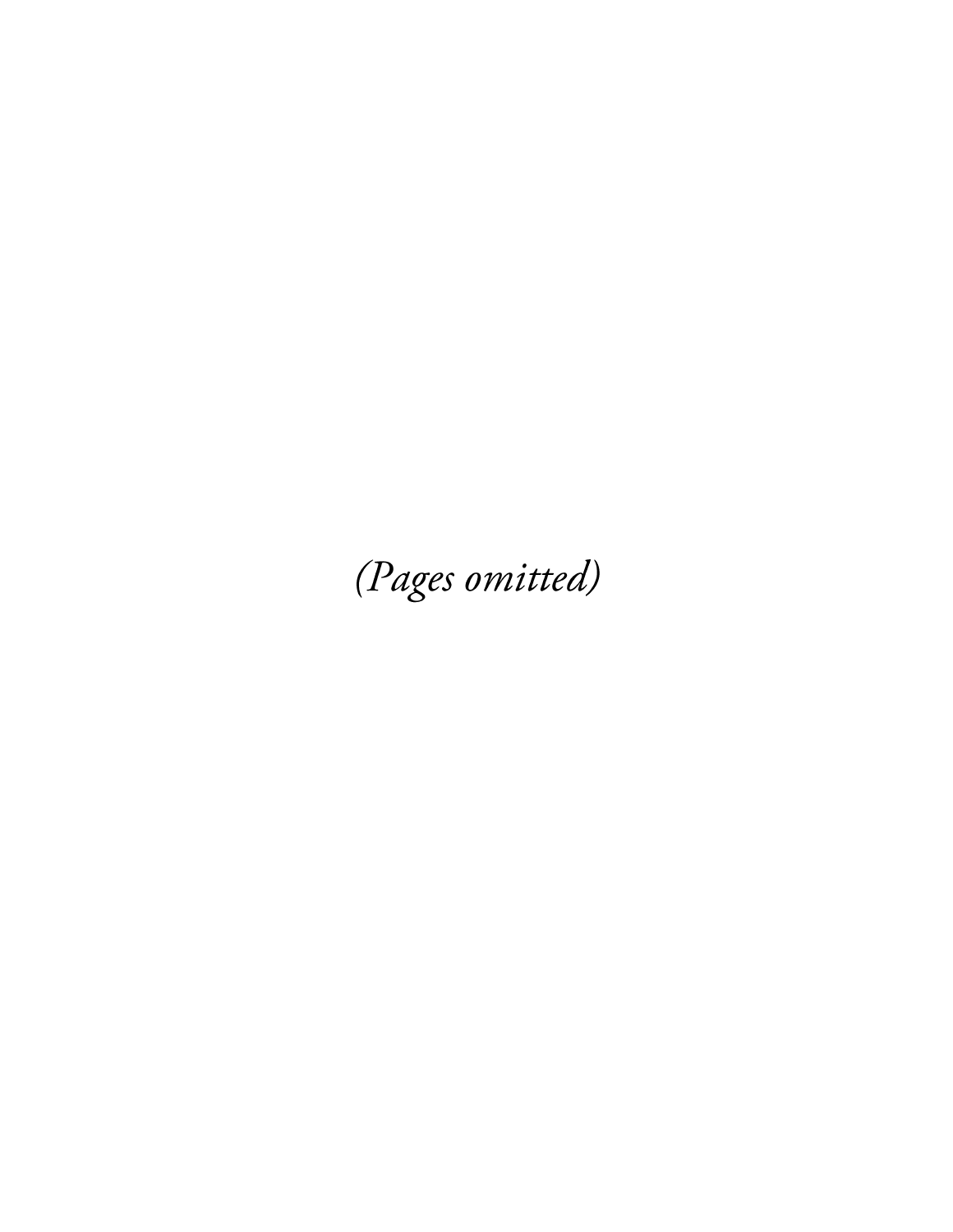## **Contents**

|                | <b>Illustrations</b><br>XV |                                                                                          |                                                                                             |                |  |  |  |  |  |
|----------------|----------------------------|------------------------------------------------------------------------------------------|---------------------------------------------------------------------------------------------|----------------|--|--|--|--|--|
|                |                            | Preface                                                                                  |                                                                                             |                |  |  |  |  |  |
|                |                            | xix<br>Notation and typography                                                           |                                                                                             |                |  |  |  |  |  |
|                |                            |                                                                                          |                                                                                             |                |  |  |  |  |  |
| $\mathbf{1}$   |                            | Introduction                                                                             |                                                                                             |                |  |  |  |  |  |
|                | 1.1                        |                                                                                          | An overview of Stata's distinctive features                                                 | 1              |  |  |  |  |  |
|                | 1.2                        |                                                                                          |                                                                                             | 4              |  |  |  |  |  |
|                | 1.3                        |                                                                                          | Installing the support materials $\ldots \ldots \ldots \ldots \ldots \ldots \ldots$         | 5              |  |  |  |  |  |
| $\overline{2}$ |                            |                                                                                          | Working with economic and financial data in Stata                                           | $\overline{7}$ |  |  |  |  |  |
|                | 2.1                        |                                                                                          |                                                                                             | 7              |  |  |  |  |  |
|                |                            | 2.1.1                                                                                    |                                                                                             | $\overline{7}$ |  |  |  |  |  |
|                |                            | 2.1.2                                                                                    |                                                                                             |                |  |  |  |  |  |
|                | 2.1.3                      |                                                                                          |                                                                                             |                |  |  |  |  |  |
|                |                            | 2.1.4                                                                                    | generate and replace                                                                        | 10             |  |  |  |  |  |
|                |                            | 2.1.5                                                                                    | sort and gsort $\dots \dots \dots \dots \dots \dots \dots \dots \dots \dots$                | 10             |  |  |  |  |  |
|                |                            | 2.1.6                                                                                    |                                                                                             | 11             |  |  |  |  |  |
|                |                            | 2.1.7                                                                                    | Using if $\exp$ with indicator variables $\ldots \ldots \ldots \ldots \ldots$               | 13             |  |  |  |  |  |
|                |                            | 2.1.8                                                                                    | Using if $\exp$ versus by variist: with statistical commands $\ldots$                       | 15             |  |  |  |  |  |
|                |                            | 2.1.9                                                                                    | Labels and notes $\ldots \ldots \ldots \ldots \ldots \ldots \ldots \ldots$                  | 17             |  |  |  |  |  |
|                | 2.1.10                     |                                                                                          |                                                                                             |                |  |  |  |  |  |
|                |                            | 2.1.11<br>drop and keep $\ldots \ldots \ldots \ldots \ldots \ldots \ldots \ldots \ldots$ |                                                                                             |                |  |  |  |  |  |
|                |                            | 2.1.12                                                                                   |                                                                                             | 21             |  |  |  |  |  |
|                |                            | 2.1.13                                                                                   | The save command $\ldots$ , $\ldots$ , $\ldots$ , $\ldots$ , $\ldots$ , $\ldots$ , $\ldots$ | 21             |  |  |  |  |  |
|                |                            | 2.1.14                                                                                   |                                                                                             | 21             |  |  |  |  |  |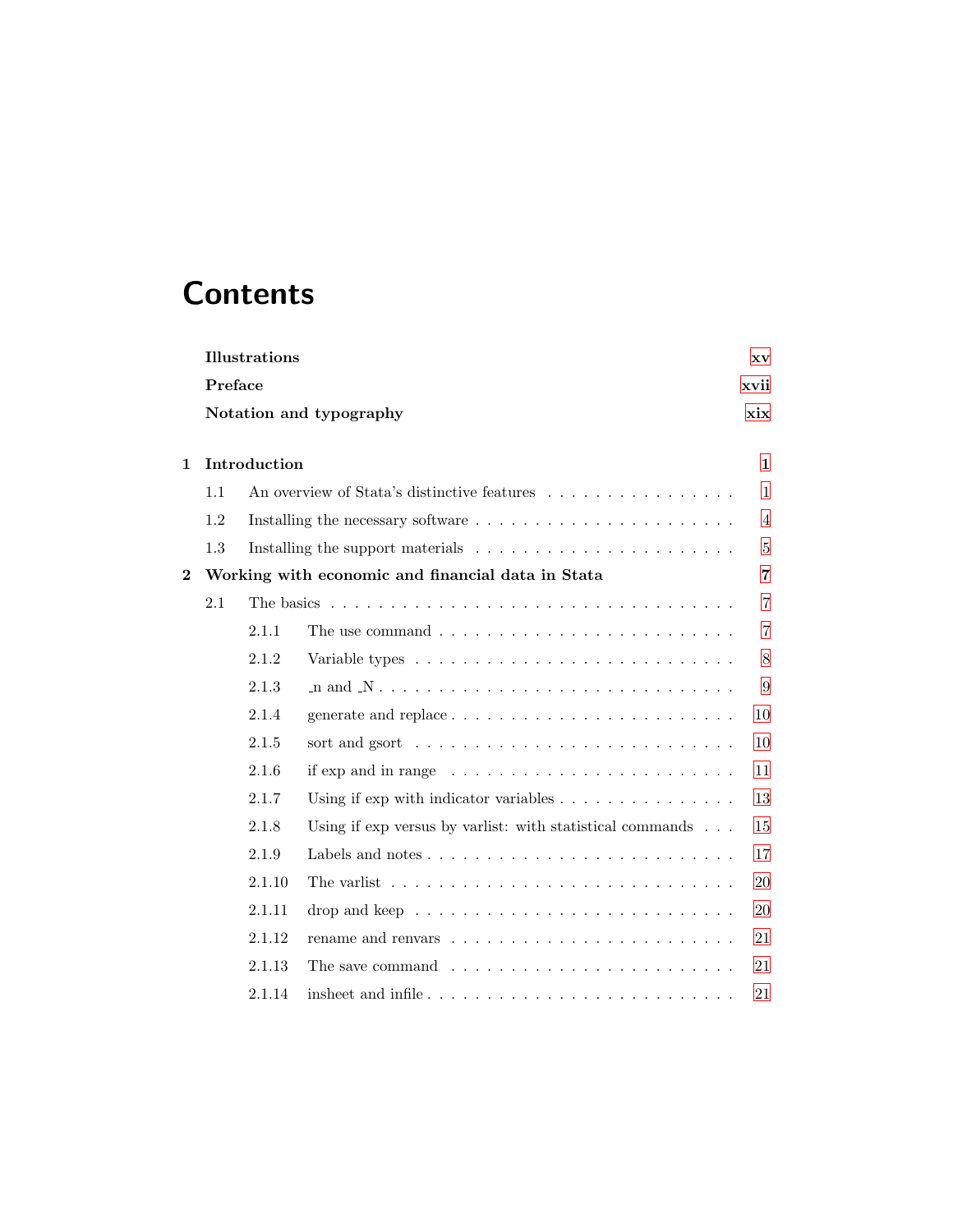## viii *Contents*

|   | 2.2     |                                                                                |                                                                                      |    |  |  |
|---|---------|--------------------------------------------------------------------------------|--------------------------------------------------------------------------------------|----|--|--|
|   |         | 2.2.1                                                                          | The cond() function $\ldots \ldots \ldots \ldots \ldots \ldots \ldots \ldots$        |    |  |  |
|   |         | 2.2.2<br>Recoding discrete and continuous variables $\ldots \ldots \ldots$     |                                                                                      |    |  |  |
|   |         | 2.2.3                                                                          |                                                                                      | 24 |  |  |
|   |         |                                                                                |                                                                                      |    |  |  |
|   |         | 2.2.4                                                                          | String-to-numeric conversion and vice versa                                          | 26 |  |  |
|   |         | 2.2.5                                                                          |                                                                                      | 27 |  |  |
|   |         | 2.2.6                                                                          | Some useful functions for generate or replace $\dots \dots \dots$                    | 29 |  |  |
|   |         | 2.2.7                                                                          | The egen command $\ldots \ldots \ldots \ldots \ldots \ldots \ldots \ldots$           | 30 |  |  |
|   |         |                                                                                |                                                                                      | 30 |  |  |
|   |         |                                                                                | egen functions from the user community $\dots \dots \dots$                           | 31 |  |  |
|   |         | 2.2.8<br>Computation for by-groups $\dots \dots \dots \dots \dots \dots \dots$ |                                                                                      |    |  |  |
|   |         | 2.2.9                                                                          |                                                                                      |    |  |  |
|   |         | 2.2.10                                                                         | Looping over variables: for<br>values and for each $\ldots \ldots \ldots$            | 37 |  |  |
|   |         | 2.2.11                                                                         |                                                                                      | 39 |  |  |
|   |         | 2.2.12                                                                         | Command syntax and return values                                                     | 39 |  |  |
| 3 |         |                                                                                | Organizing and handling economic data                                                | 43 |  |  |
|   | 3.1     |                                                                                | Cross-sectional data and identifier variables                                        | 43 |  |  |
|   | $3.2\,$ |                                                                                |                                                                                      | 44 |  |  |
|   |         | 3.2.1                                                                          |                                                                                      | 45 |  |  |
|   | 3.3     |                                                                                | Pooled cross-sectional time-series data $\ldots \ldots \ldots \ldots \ldots \ldots$  | 45 |  |  |
|   | 3.4     |                                                                                |                                                                                      | 46 |  |  |
|   |         | 3.4.1                                                                          |                                                                                      | 47 |  |  |
|   | 3.5     |                                                                                | Tools for manipulating panel data $\ldots \ldots \ldots \ldots \ldots \ldots \ldots$ | 49 |  |  |
|   |         | 3.5.1                                                                          |                                                                                      | 50 |  |  |
|   |         | 3.5.2                                                                          |                                                                                      | 53 |  |  |
|   |         | $3.5.3\,$                                                                      | Moving-window summary statistics and correlations                                    | 53 |  |  |
|   | 3.6     |                                                                                | Combining cross-sectional and time-series datasets $\dots \dots \dots \dots$         | 55 |  |  |
|   |         |                                                                                |                                                                                      |    |  |  |
|   | $3.7\,$ |                                                                                | Creating long-format datasets with append                                            | 56 |  |  |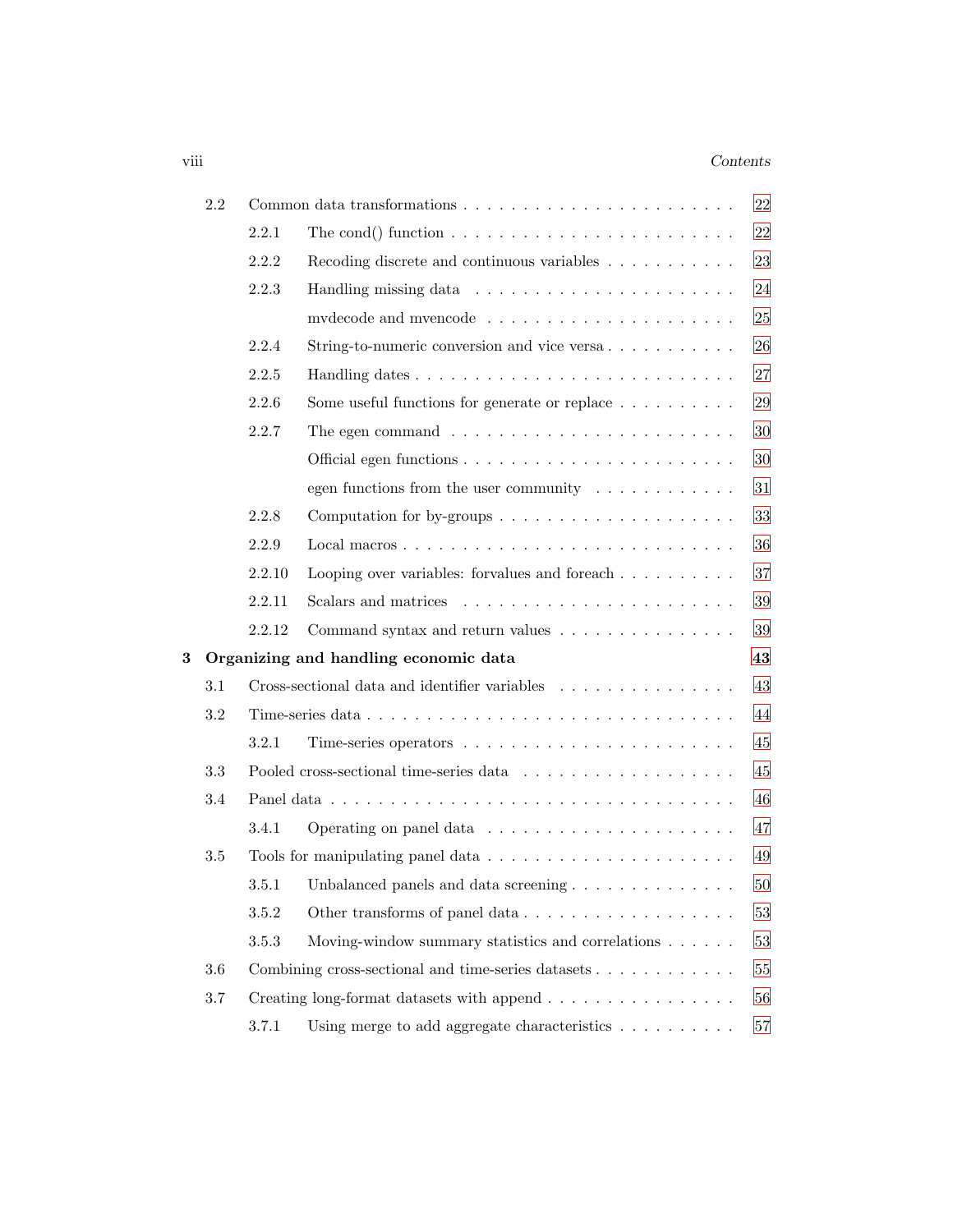## *Contents* ix

|   |     | 3.7.2             | The dangers of many-to-many merges                                               | $58\,$ |
|---|-----|-------------------|----------------------------------------------------------------------------------|--------|
|   | 3.8 |                   |                                                                                  | $58\,$ |
|   |     | 3.8.1             | The xpose command $\ldots \ldots \ldots \ldots \ldots \ldots \ldots$             | 62     |
|   | 3.9 |                   |                                                                                  | 62     |
|   |     | 3.9.1             |                                                                                  | $62\,$ |
|   |     | 3.9.2             | Data validation: assert and duplicates $\dots \dots \dots \dots \dots$           | 63     |
| 4 |     | Linear regression |                                                                                  | 69     |
|   | 4.1 |                   |                                                                                  | 69     |
|   | 4.2 |                   |                                                                                  | 70     |
|   |     | 4.2.1             | Regression as a method-of-moments estimator $\dots \dots$                        | $72\,$ |
|   |     | 4.2.2             | The sampling distribution of regression estimates $\ldots \ldots$                | 73     |
|   |     | 4.2.3             | Efficiency of the regression estimator $\ldots \ldots \ldots \ldots$             | 74     |
|   |     | 4.2.4             | Numerical identification of the regression estimates $\dots \dots$               | 75     |
|   | 4.3 |                   |                                                                                  |        |
|   |     | 4.3.1             | Research project: A study of single-family housing prices                        | $76\,$ |
|   |     | 4.3.2             | The ANOVA table: ANOVA F and R-squared $\ldots \ldots \ldots$                    | $77\,$ |
|   |     | 4.3.3             |                                                                                  | 78     |
|   |     | 4.3.4             | The coefficient estimates and beta coefficients $\hfill\ldots\ldots\ldots\ldots$ | 80     |
|   |     | 4.3.5             | Regression without a constant term $\dots \dots \dots \dots \dots$               | $81\,$ |
|   |     | 4.3.6             |                                                                                  | $82\,$ |
|   |     | 4.3.7             | Detecting collinearity in regression $\ldots \ldots \ldots \ldots \ldots$        | $84\,$ |
|   | 4.4 |                   |                                                                                  | $87\,$ |
|   |     | 4.4.1             | Presenting summary statistics and correlations                                   | 90     |
|   | 4.5 |                   | Hypothesis tests, linear restrictions, and constrained least squares             | 91     |
|   |     |                   |                                                                                  | $94\,$ |
|   |     | 4.5.2             | Wald tests involving linear combinations of parameters                           | 96     |
|   |     | 4.5.3             |                                                                                  | 98     |
|   |     | 4.5.4             | Testing nonlinear restrictions and forming nonlinear combi-                      | 99     |
|   |     | $4.5.5\,$         | Testing competing (nonnested) models                                             | 100    |
|   |     |                   |                                                                                  |        |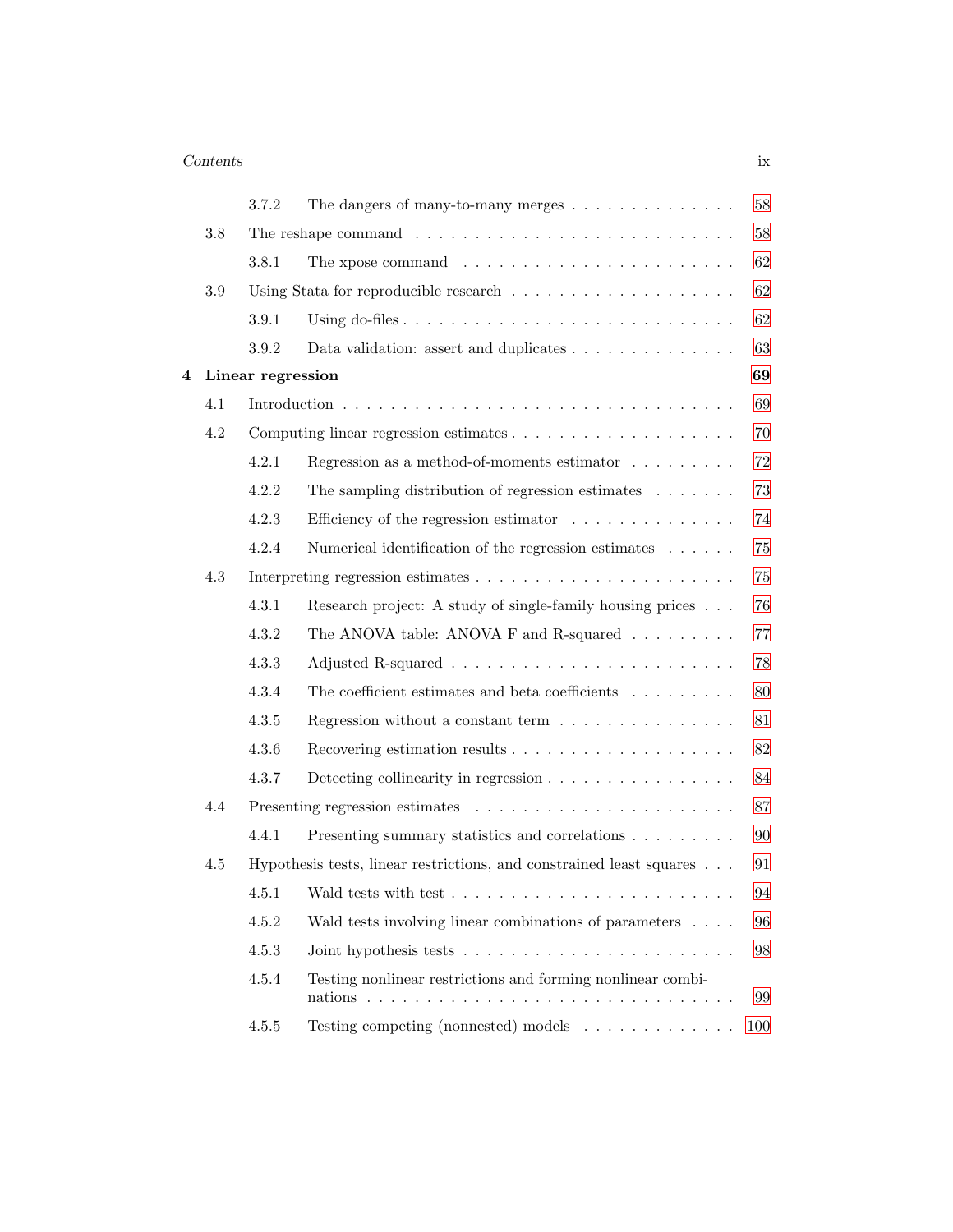## x *Contents*

|   | 4.6                                                                     |        | Computing residuals and predicted values                                 | 102 |
|---|-------------------------------------------------------------------------|--------|--------------------------------------------------------------------------|-----|
|   |                                                                         | 4.6.1  |                                                                          | 103 |
|   | 4.7                                                                     |        |                                                                          | 107 |
|   | 4.A                                                                     |        | Appendix: Regression as a least-squares estimator                        | 112 |
|   | 4.B                                                                     |        | Appendix: The large-sample VCE for linear regression $\dots \dots \dots$ | 113 |
| 5 |                                                                         |        | Specifying the functional form                                           | 115 |
|   | 5.1                                                                     |        |                                                                          | 115 |
|   | $5.2\,$                                                                 |        |                                                                          | 115 |
|   |                                                                         | 5.2.1  | Omitting relevant variables from the model $\dots \dots \dots$           | 116 |
|   |                                                                         |        | Specifying dynamics in time-series regression models                     | 117 |
|   |                                                                         | 5.2.2  | Graphically analyzing regression data                                    | 117 |
|   |                                                                         | 5.2.3  |                                                                          | 119 |
|   |                                                                         | 5.2.4  | Including irrelevant variables in the model $\ldots \ldots \ldots$       | 121 |
|   | 5.2.5<br>The asymmetry of specification error $\dots \dots \dots \dots$ |        |                                                                          |     |
|   |                                                                         | 5.2.6  | Misspecification of the functional form $\dots \dots \dots \dots$        | 122 |
|   |                                                                         | 5.2.7  |                                                                          | 122 |
|   |                                                                         | 5.2.8  |                                                                          | 124 |
|   |                                                                         | 5.2.9  | Specification and interaction terms $\ldots \ldots \ldots \ldots \ldots$ | 125 |
|   |                                                                         | 5.2.10 | Outlier statistics and measures of leverage                              | 126 |
|   |                                                                         |        | The DFITS statistic                                                      | 128 |
|   |                                                                         |        |                                                                          | 130 |
|   | 5.3                                                                     |        | Endogeneity and measurement error                                        | 132 |
| 6 |                                                                         |        | Regression with non-i.i.d. errors                                        | 133 |
|   | 6.1                                                                     |        |                                                                          | 134 |
|   |                                                                         | 6.1.1  | Types of deviations from i.i.d. errors $\dots \dots \dots \dots$         | 134 |
|   |                                                                         | 6.1.2  | The robust estimator of the VCE $\ldots$ ,                               | 136 |
|   |                                                                         | 6.1.3  | The cluster estimator of the VCE $\ldots \ldots \ldots \ldots \ldots$    | 138 |
|   |                                                                         | 6.1.4  | The Newey–West estimator of the VCE $\dots \dots \dots \dots$            | 139 |
|   |                                                                         | 6.1.5  | The generalized least-squares estimator $\ldots \ldots \ldots \ldots$    | 142 |
|   |                                                                         |        |                                                                          | 143 |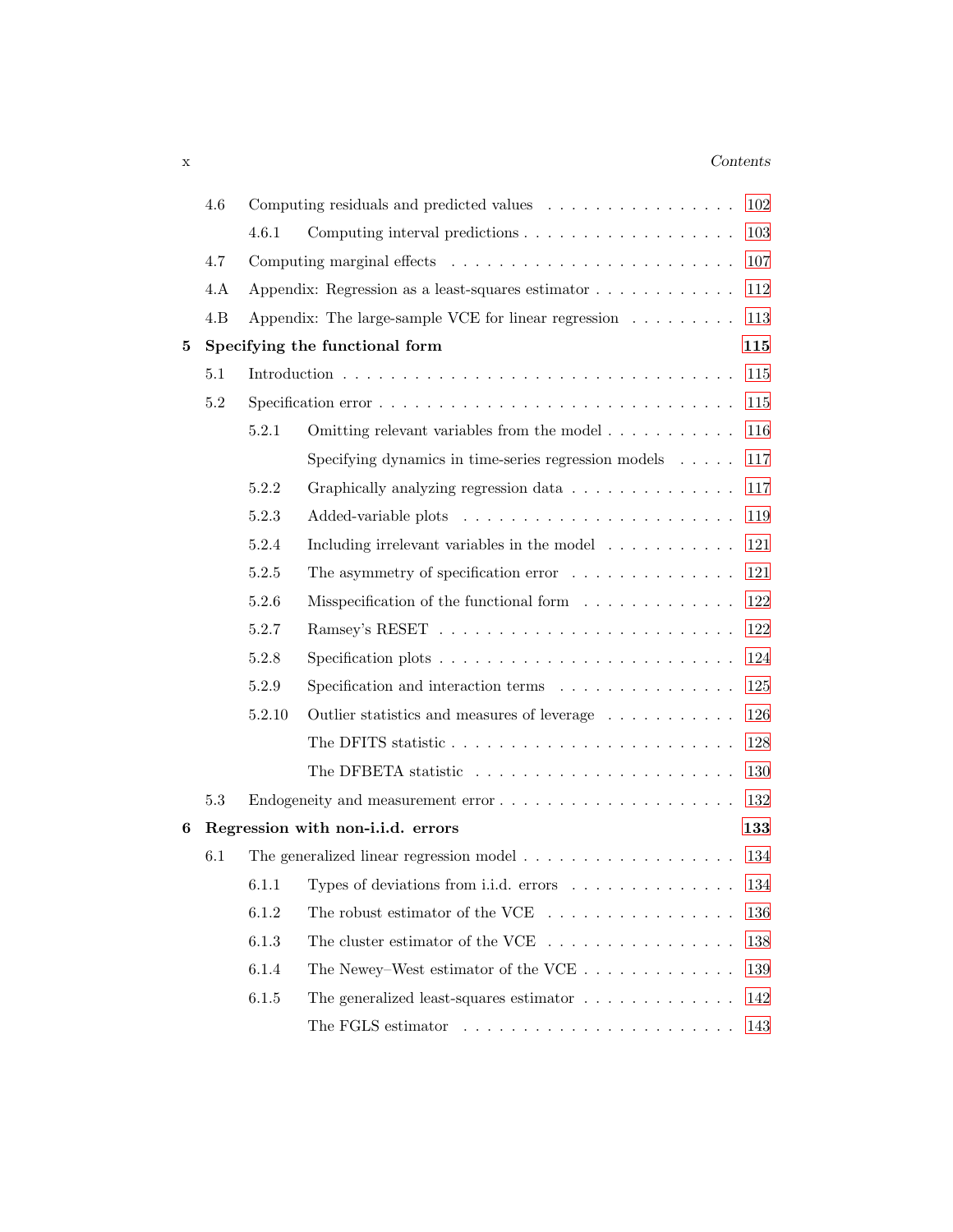## *Contents* xi

|   | 6.2             |       | Heteroskedasticity in the error distribution                                              | 143 |
|---|-----------------|-------|-------------------------------------------------------------------------------------------|-----|
|   |                 | 6.2.1 | Heteroskedasticity related to scale                                                       | 144 |
|   |                 |       | Testing for heteroskedasticity related to scale                                           | 145 |
|   |                 |       | FGLS estimation                                                                           | 147 |
|   |                 | 6.2.2 | Heteroskedasticity between groups of observations                                         | 149 |
|   |                 |       | Testing for heteroskedasticity between groups of observations.                            | 150 |
|   |                 |       |                                                                                           | 151 |
|   |                 | 6.2.3 | Heteroskedasticity in grouped data                                                        | 152 |
|   |                 |       |                                                                                           | 153 |
|   | 6.3             |       | Serial correlation in the error distribution $\ldots \ldots \ldots \ldots \ldots$         | 154 |
|   |                 | 6.3.1 | Testing for serial correlation $\ldots \ldots \ldots \ldots \ldots \ldots$                | 155 |
|   |                 | 6.3.2 |                                                                                           | 159 |
| 7 |                 |       | Regression with indicator variables                                                       | 161 |
|   | 7.1             |       | Testing for significance of a qualitative factor $\ldots \ldots \ldots \ldots$            | 161 |
|   |                 | 7.1.1 | Regression with one qualitative measure $\ldots \ldots \ldots$                            | 162 |
|   |                 | 7.1.2 | Regression with two qualitative measures $\dots \dots \dots \dots$                        | 165 |
|   |                 |       |                                                                                           | 167 |
|   | $7.2\,$         |       |                                                                                           | 168 |
|   |                 |       |                                                                                           | 170 |
|   | 7.3             |       | Seasonal adjustment with indicator variables                                              | 174 |
|   | 7.4             |       | Testing for structural stability and structural change $\ldots \ldots \ldots$             | 179 |
|   |                 | 7.4.1 | Constraints of continuity and differentiability $\ldots \ldots \ldots$                    | 179 |
|   |                 | 7.4.2 | Structural change in a time-series model                                                  | 183 |
| 8 |                 |       | <b>Instrumental-variables estimators</b>                                                  | 185 |
|   | 8.1             |       |                                                                                           | 185 |
|   | 8.2             |       | Endogeneity in economic relationships $\ldots \ldots \ldots \ldots \ldots \ldots$         | 185 |
|   | 8.3             |       |                                                                                           | 188 |
|   | 8.4             |       | The ivreg command $\ldots \ldots \ldots \ldots \ldots \ldots \ldots \ldots \ldots \ldots$ | 189 |
|   | $\!\!\!\!\!8.5$ |       | Identification and tests of overidentifying restrictions                                  | 190 |
|   | 8.6             |       |                                                                                           | 192 |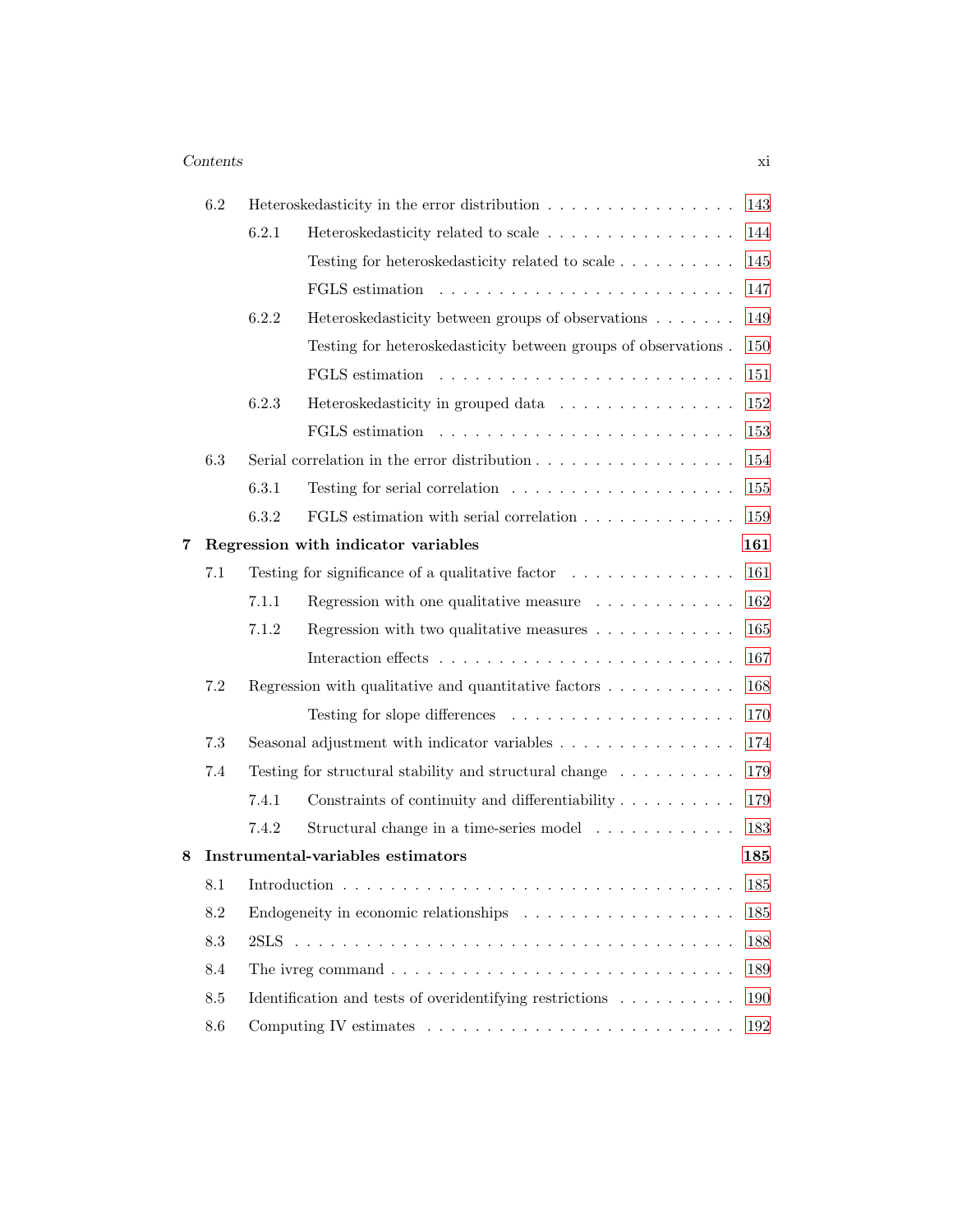## xii *Contents*

|   | 8.7  | ivreg2 and GMM estimation $\ldots \ldots \ldots \ldots \ldots \ldots \ldots \ldots$<br>194 |                                                                                            |     |  |  |  |
|---|------|--------------------------------------------------------------------------------------------|--------------------------------------------------------------------------------------------|-----|--|--|--|
|   |      | 8.7.1                                                                                      | The GMM estimator $\dots \dots \dots \dots \dots \dots \dots \dots \dots$                  | 195 |  |  |  |
|   |      | 8.7.2                                                                                      | GMM in a homoskedastic context $\ldots \ldots \ldots \ldots \ldots$                        | 196 |  |  |  |
|   |      | 8.7.3                                                                                      | GMM and heteroskedasticity-consistent standard errors $\ldots$ .                           | 197 |  |  |  |
|   |      | 8.7.4                                                                                      |                                                                                            | 198 |  |  |  |
|   |      | 8.7.5                                                                                      | GMM and HAC standard errors $\hfill\ldots\ldots\ldots\ldots\ldots\ldots\ldots\ldots\ldots$ | 199 |  |  |  |
|   | 8.8  |                                                                                            | Testing overidentifying restrictions in GMM $\ldots \ldots \ldots \ldots \ldots$           | 200 |  |  |  |
|   |      | 8.8.1                                                                                      | Testing a subset of the overidentifying restrictions in<br>$\mathit{GMM}$ .<br>.           | 201 |  |  |  |
|   | 8.9  |                                                                                            | Testing for heteroskedasticity in the IV context                                           | 205 |  |  |  |
|   | 8.10 |                                                                                            |                                                                                            | 207 |  |  |  |
|   | 8.11 |                                                                                            | Durbin-Wu-Hausman tests for endogeneity in IV estimation                                   | 211 |  |  |  |
|   | 8.A  |                                                                                            |                                                                                            | 216 |  |  |  |
|   | 8.B  |                                                                                            |                                                                                            | 216 |  |  |  |
|   |      | 8.B.1                                                                                      | Solving errors-in-variables problems $\ldots \ldots \ldots \ldots \ldots$                  | 218 |  |  |  |
| 9 |      | Panel-data models                                                                          |                                                                                            | 219 |  |  |  |
|   | 9.1  |                                                                                            |                                                                                            | 220 |  |  |  |
|   |      | 9.1.1                                                                                      |                                                                                            | 221 |  |  |  |
|   |      | 9.1.2                                                                                      | Time effects and two-way $FE \ldots \ldots \ldots \ldots \ldots \ldots$                    | 224 |  |  |  |
|   |      | 9.1.3                                                                                      | The between estimator $\dots \dots \dots \dots \dots \dots \dots \dots$                    | 226 |  |  |  |
|   |      | 9.1.4                                                                                      |                                                                                            | 227 |  |  |  |
|   |      | 9.1.5                                                                                      |                                                                                            | 230 |  |  |  |
|   |      | 9.1.6                                                                                      | Prediction from one-way FE and RE $\dots \dots \dots \dots \dots$                          | 231 |  |  |  |
|   | 9.2  |                                                                                            | IV models for panel data $\ldots \ldots \ldots \ldots \ldots \ldots \ldots \ldots$         | 232 |  |  |  |
|   | 9.3  |                                                                                            |                                                                                            | 232 |  |  |  |
|   | 9.4  |                                                                                            | Seemingly unrelated regression models $\dots \dots \dots \dots \dots \dots$                | 236 |  |  |  |
|   |      | 9.4.1                                                                                      | $SUB$ with identical regressors $\ldots \ldots \ldots \ldots \ldots$                       | 241 |  |  |  |
|   | 9.5  |                                                                                            |                                                                                            | 242 |  |  |  |
|   |      |                                                                                            | 10 Models of discrete and limited dependent variables                                      | 247 |  |  |  |
|   | 10.1 |                                                                                            |                                                                                            | 247 |  |  |  |
|   |      | 10.1.1                                                                                     | The latent-variable approach $\dots \dots \dots \dots \dots \dots \dots$                   | 248 |  |  |  |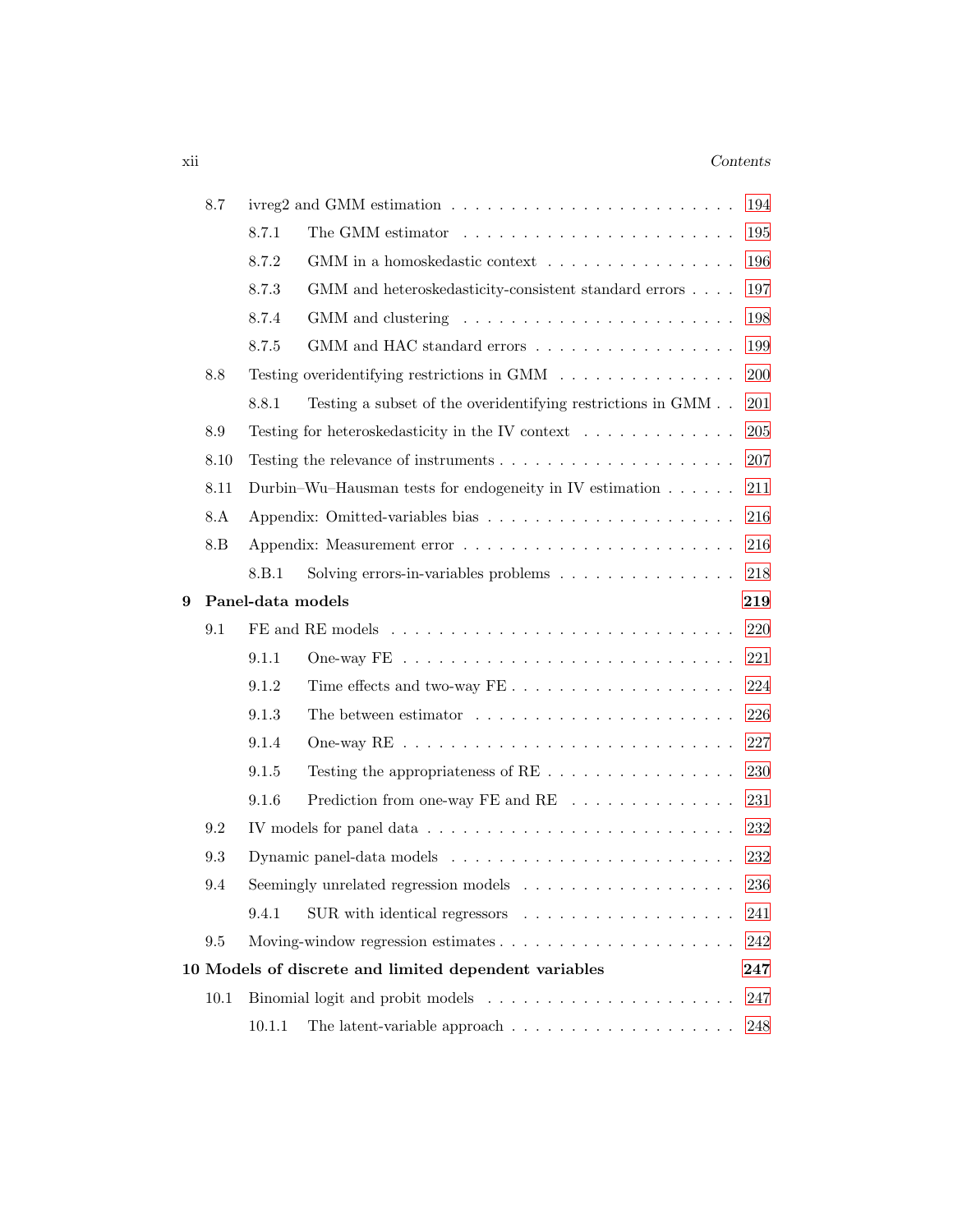### *Contents* xiii

|   |      | 10.1.2       | 250<br>Marginal effects and predictions                                                        |
|---|------|--------------|------------------------------------------------------------------------------------------------|
|   |      |              | 251                                                                                            |
|   |      |              | 253<br>Binomial logit and grouped logit $\ldots \ldots \ldots \ldots \ldots$                   |
|   |      | 10.1.3       | Evaluating specification and goodness of fit $\dots \dots \dots$<br>254                        |
|   | 10.2 |              | 256                                                                                            |
|   | 10.3 |              | 259                                                                                            |
|   |      | 10.3.1       | 259                                                                                            |
|   |      | 10.3.2       | 262<br>Censoring                                                                               |
|   | 10.4 |              | 266<br>Incidental truncation and sample-selection models $\dots \dots \dots \dots$             |
|   | 10.5 |              | Bivariate probit and probit with selection<br>271                                              |
|   |      | 10.5.1       | Binomial probit with selection $\ldots \ldots \ldots \ldots \ldots \ldots$<br>272              |
|   |      |              | A Getting the data into Stata<br>277                                                           |
|   | A.1  |              | 277<br>Inputting data from ASCII text files and spreadsheets                                   |
|   |      | A.1.1        | 278                                                                                            |
|   |      |              | 278<br>Free format versus fixed format                                                         |
|   |      |              | The insheet command $\ldots \ldots \ldots \ldots \ldots \ldots \ldots \ldots$<br>280           |
|   |      | A.1.2        | 281<br>Accessing data stored in spreadsheets $\ldots \ldots \ldots \ldots$                     |
|   |      | A.1.3        | 281                                                                                            |
|   | A.2  |              | Importing data from other package formats<br>286                                               |
| В |      |              | 289<br>The basics of Stata programming                                                         |
|   | B.1  |              | 290                                                                                            |
|   |      | B.1.1        | 293                                                                                            |
|   |      | B.1.2        | Extended macro functions and list functions<br>293                                             |
|   | B.2  |              | 294                                                                                            |
|   | B.3  |              | Loop constructs $\ldots \ldots \ldots \ldots \ldots \ldots \ldots \ldots \ldots \ldots$<br>295 |
|   |      | <b>B.3.1</b> | 297                                                                                            |
|   | B.4  |              | 299                                                                                            |
|   | B.5  |              | 301                                                                                            |
|   |      | <b>B.5.1</b> | 305<br>ereturn list $\ldots \ldots \ldots \ldots \ldots \ldots \ldots \ldots \ldots \ldots$    |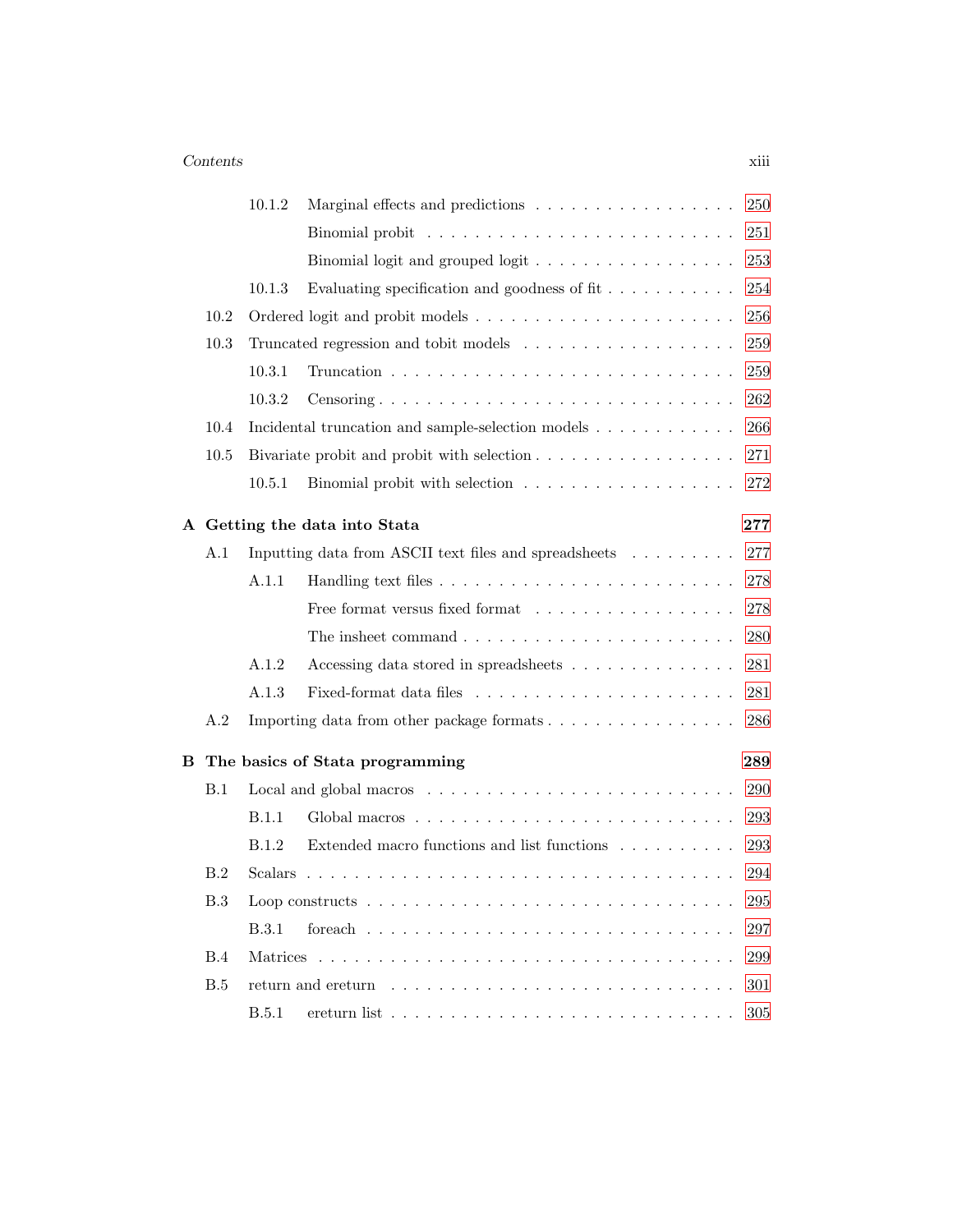### xiv *Contents*

| <b>B.6</b>           | The program and syntax statements $\ldots \ldots \ldots \ldots \ldots \ldots \ldots 307$ |  |  |  |  |  |
|----------------------|------------------------------------------------------------------------------------------|--|--|--|--|--|
| B.7                  | Using Mata functions in State programs $\dots \dots \dots \dots \dots \dots \dots$ 313   |  |  |  |  |  |
|                      |                                                                                          |  |  |  |  |  |
| References<br>321    |                                                                                          |  |  |  |  |  |
| Author index         |                                                                                          |  |  |  |  |  |
| Subject index<br>333 |                                                                                          |  |  |  |  |  |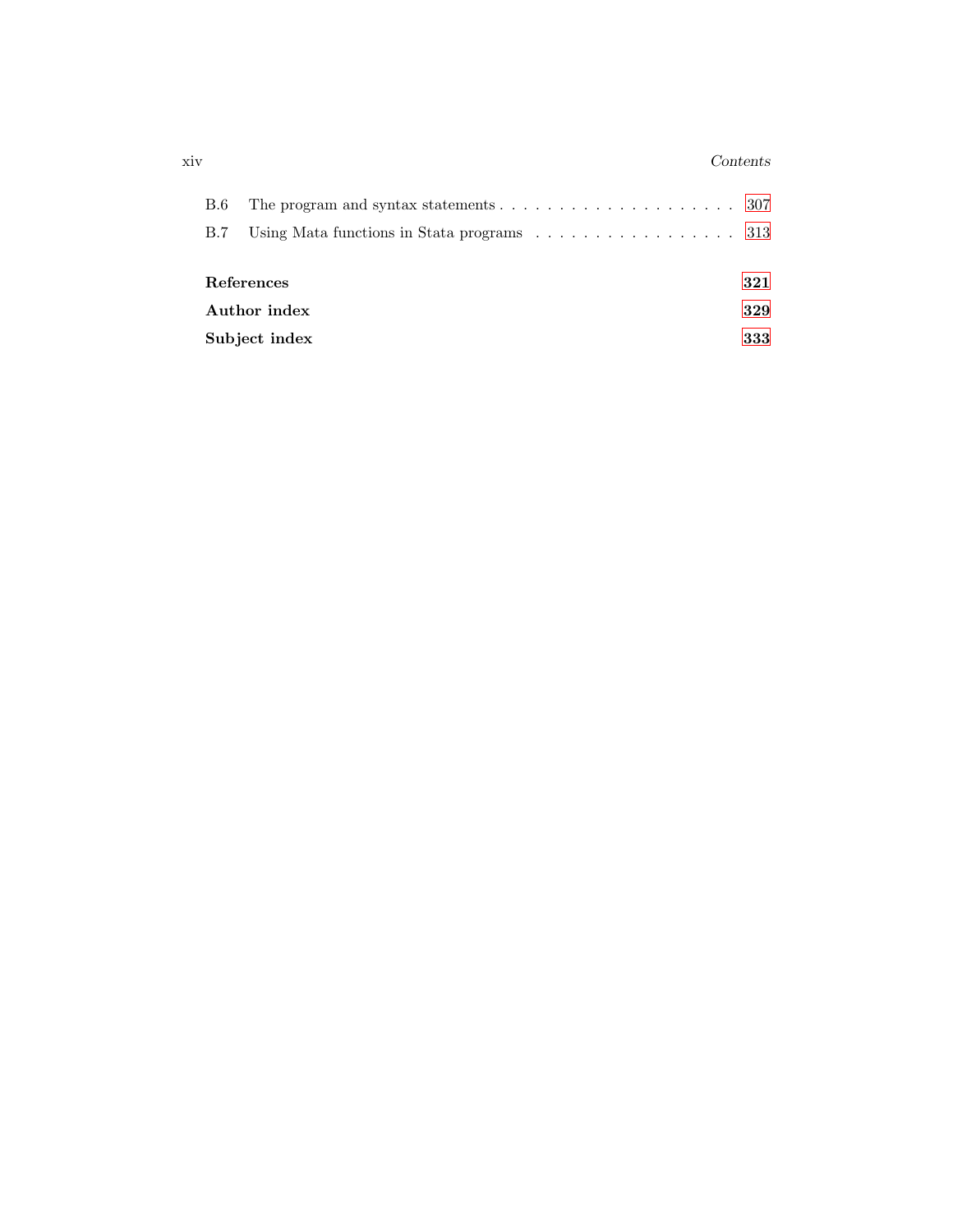(Pages omitted)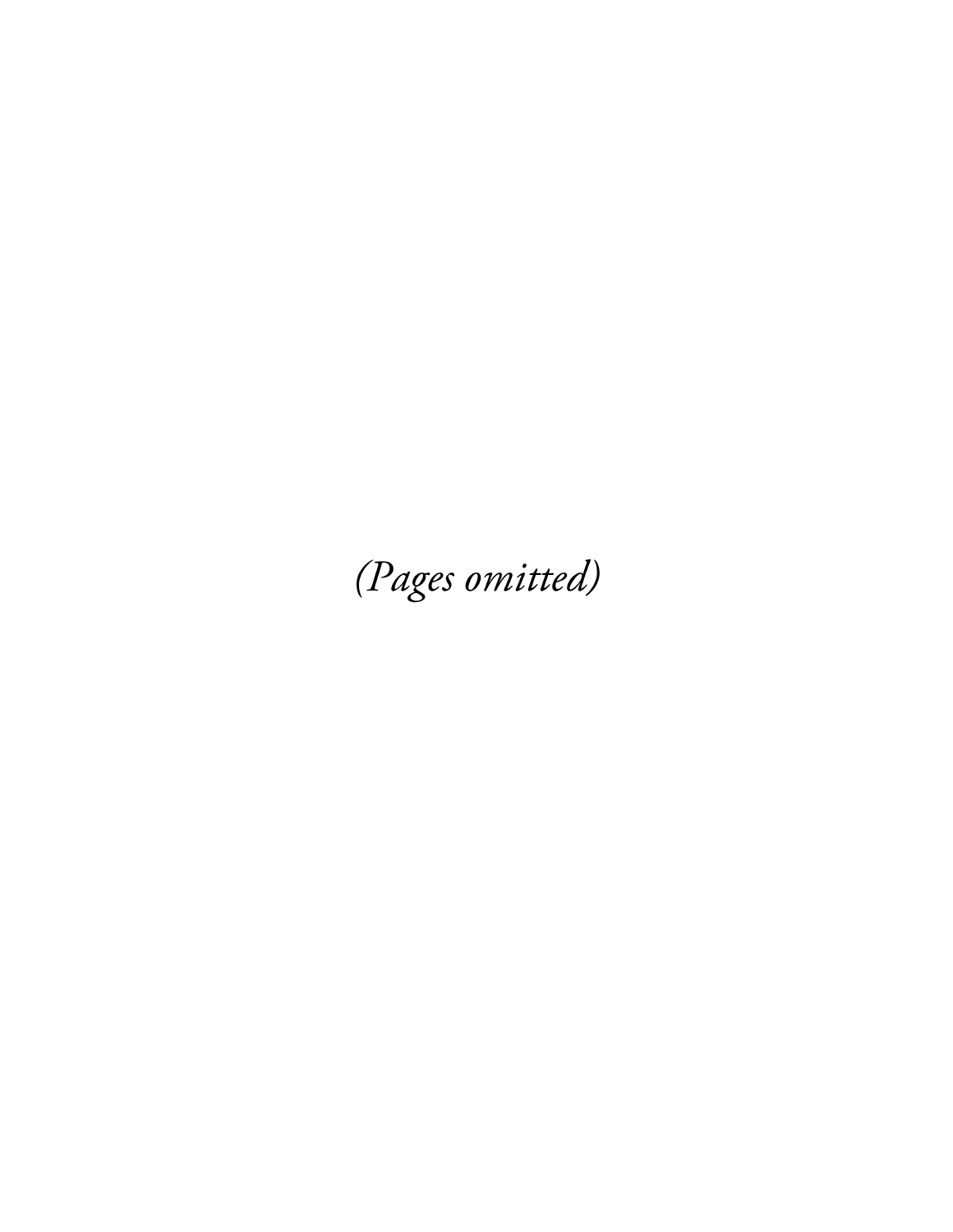## Preface

This book is a concise guide for applied researchers in economics and finance to learn basic econometrics and use Stata with examples using typical datasets analyzed in economics. Readers should be familiar with applied statistics at the level of a simple linear regression (ordinary least squares, or OLS) model and its algebraic representation, equivalent to the level of an undergraduate statistics/econometrics course sequence.<sup>1</sup> The book also uses some multivariate calculus (partial derivatives) and linear algebra.

I presume that the reader is familiar with Stata's windowed interface and with the basics of data input, data transformation, and descriptive statistics. Readers should consult the appropriate *Getting Started with Stata* manual if review is needed. Meanwhile, readers already comfortable interacting with Stata should feel free to skip to chapter 4, where the discussion of econometrics begins in earnest.

In any research project, a great deal of the effort is involved with the preparation of the data specified as part of an econometric model. While the primary focus of the book is placed upon applied econometric practice, we must consider the considerable challenges that many researchers face in moving from their original data sources to the form needed in an econometric model—or even that needed to provide appropriate tabulations and graphs for the project. Accordingly, Chapter 2 focuses on the details of data management and several tools available in Stata to ensure that the appropriate transformations are accomplished accurately and efficiently. If you are familiar with these aspects of Stata usage, you should feel free to skim this material, perhaps returning to it to refresh your understanding of Stata usage. Likewise, Chapter 3 is devoted to a discussion of the organization of economic and financial data, and the Stata commands needed to reorganize data among the several forms of organization (cross section, time series, pooled, panel/longitudinal, etc.) If you are eager to begin with the econometrics of linear regression, skim this chapter, noting its content for future reference.

Chapter 4 begins the econometric content of the book and presents the most widely used tool for econometric analysis: the multiple linear regression model applied to continuous variables. The chapter also discusses how to interpret and present regression estimates and discusses the logic of hypothesis tests and linear and nonlinear restrictions. The last section of the chapter considers residuals, predicted values, and marginal effects.

Applying the regression model depends on some assumptions that real datasets often violate. Chapter 5 discusses how the crucial zero-conditional-mean assumption of the errors may be violated in the presence of specification error. The chapter also

<sup>1.</sup> Two excellent texts at this level are Wooldridge (2006) and Stock and Watson (2006).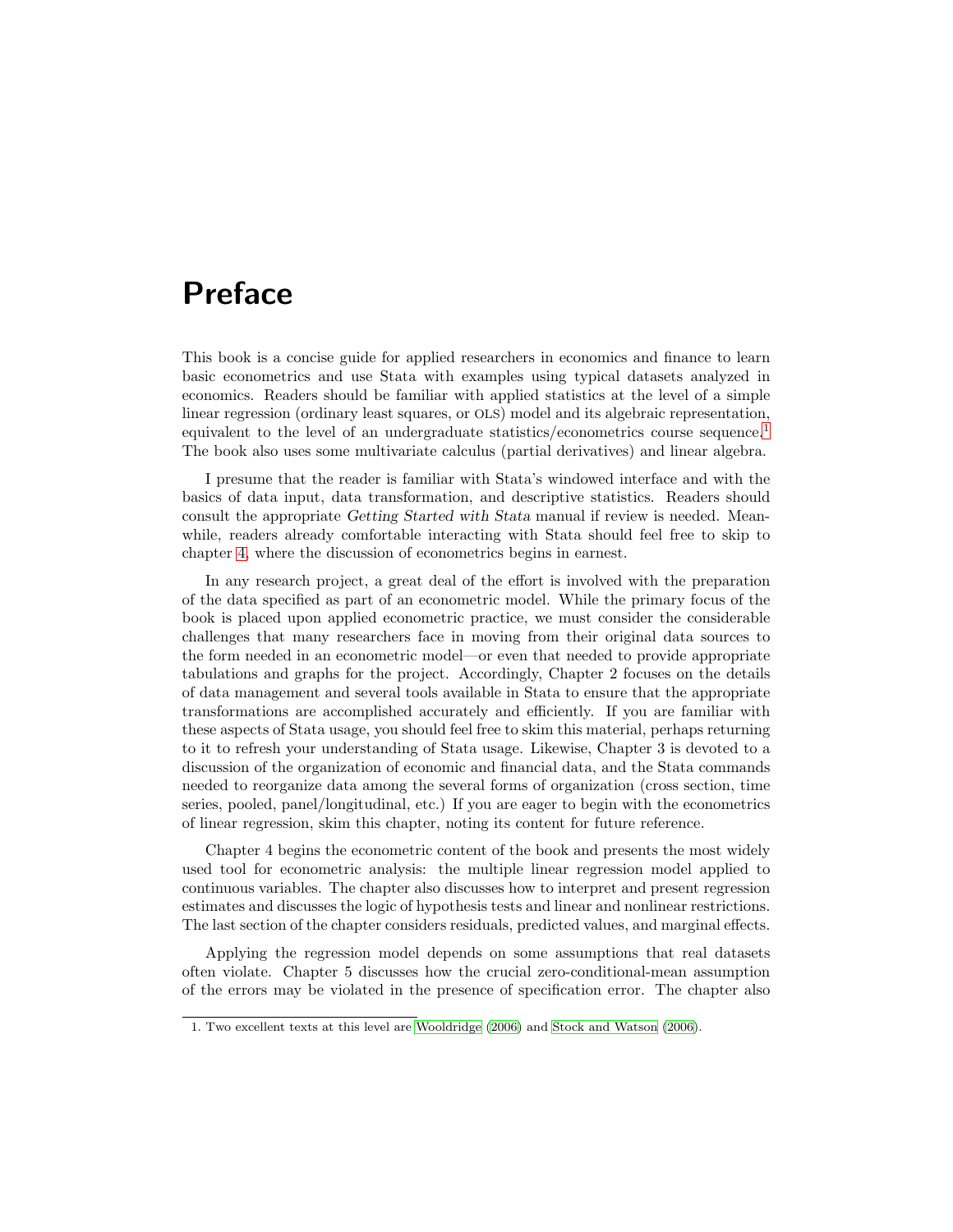discusses statistical and graphical techniques for detecting specification error. Chapter 6 discusses other assumptions that may be violated, such as the assumption of independent and identically distributed (i.i.d.) errors, and presents the generalized linear regression model. It also explains how to diagnose and correct the two most important departures from i.i.d., heteroskedasticity and serial correlation.

Chapter 7 discusses using indicator variables or dummy variables in the linear regression models containing both quantitative and qualitative factors, models with interaction effects, and models of structural change.

Many regression models in applied economics violate the zero-conditional-mean assumption of the errors because they simultaneously determine the response variable and one or more regressors or because of measurement error in the regressors. No matter the cause, OLS techniques will no longer generate unbiased and consistent estimates, so you must use instrumental-variables (IV) techniques instead. Chapter 8 presents the IV estimator and its generalized method-of-moments counterpart along with tests for determining the need for IV techniques.

Chapter 9 applies models to panel or longitudinal data that have both cross-sectional and time-series dimensions. Extensions of the regression model allow you to take advantage of the rich information in panel data, accounting for the heterogeneity in both panel unit and time dimensions.

Many econometric applications model categorical and limited dependent variables: a binary outcome, such as a purchase decision, or a constrained response such as the amount spent, which combines the decision whether to purchase with the decision of how much to spend, conditional on purchasing. Because linear regression techniques are generally not appropriate for modeling these outcomes, chapter 10 presents several limited-dependent-variable estimators available in Stata.

The appendices discuss techniques for importing external data into Stata and explain basic Stata programming. Although you can use Stata without doing any programming, learning how to program in Stata can help you save a lot of time and effort. You should also learn to generate reproducible results by using do-files that you can document, archive, and rerun. Following Stata's guidelines will make your do-files shorter and easier to maintain and modify.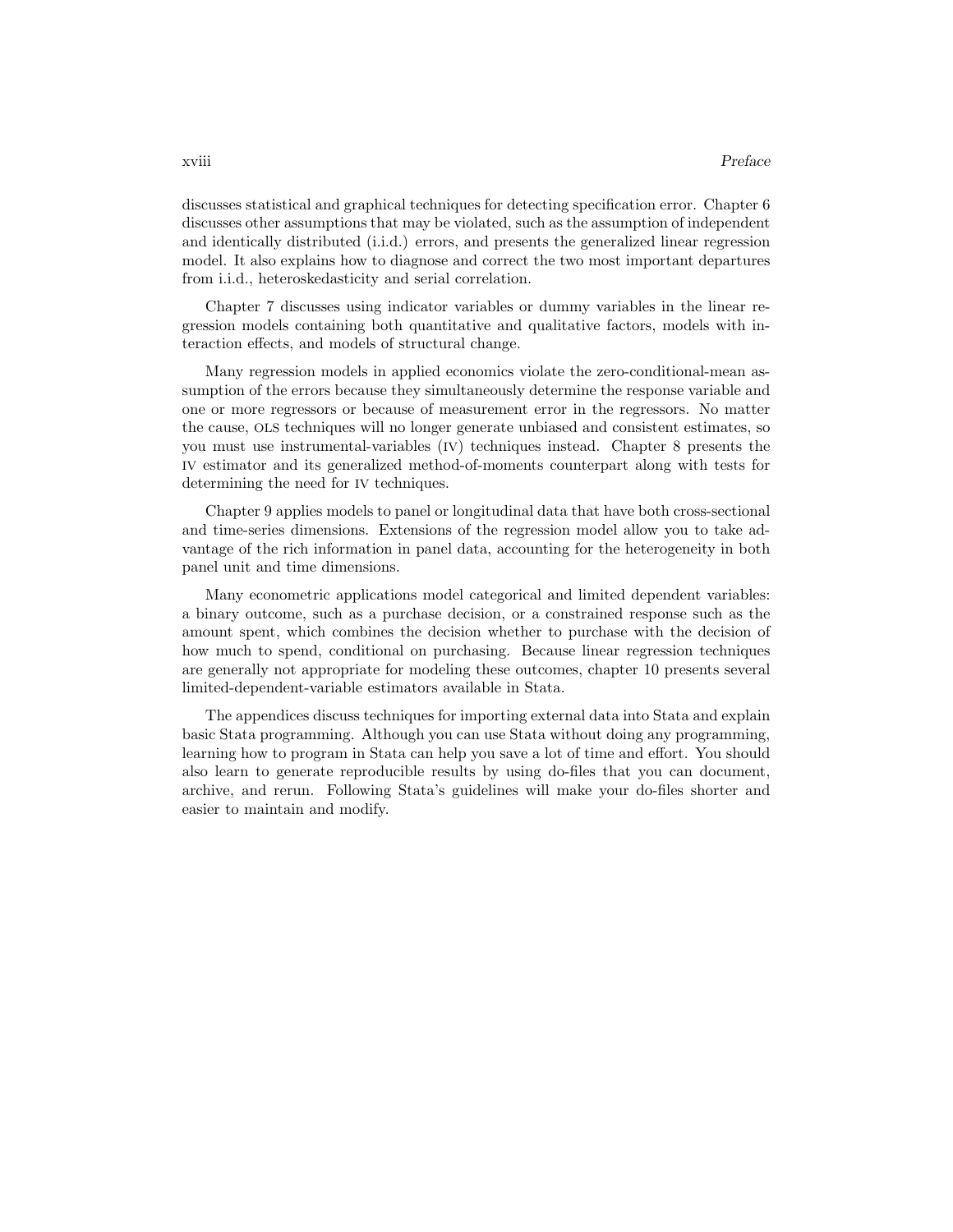(Pages omitted)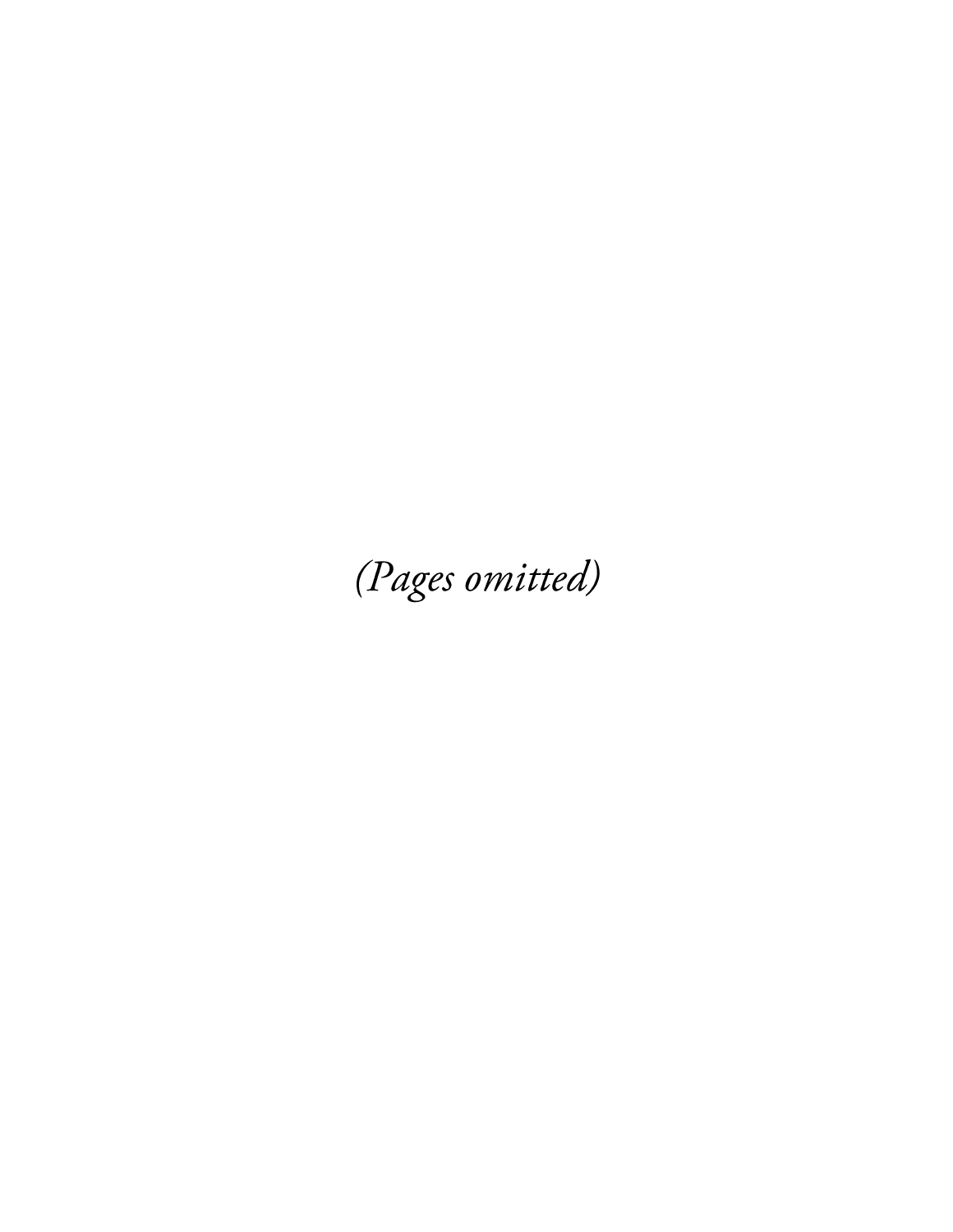## 4 Linear regression

This chapter presents the most widely used tool in applied economics: the linear regression model, which relates a set of continuous variables to a continuous outcome. The explanatory variables in a regression model often include one or more binary or indicator variables; see chapter 7. Likewise, many models seek to explain a binary response variable as a function of a set of factors, which linear regression does not handle well. Chapter 10 discusses several forms of that model, including those in which the response variable is limited but not binary.

## 4.1 Introduction

This chapter discusses multiple regression in the context of a prototype economic research project. To carry out such a research project, we must

- 1. lay out a research framework—or economic model—that lets us specify the questions of interest and defines how we will interpret the empirical results;
- 2. find a dataset containing empirical counterparts to the quantities specified in the economic model;
- 3. use exploratory data analysis to familiarize ourselves with the data and identify outliers, extreme values, and the like;
- 4. fit the model and use specification analysis to determine the adequacy of the explanatory factors and their functional form;
- 5. conduct statistical inference (given satisfactory findings from specification analysis) on the research questions posed by the model; and
- 6. analyze the findings from hypothesis testing and the success of the model in terms of predictions and marginal effects. On the basis of these findings, we may have to return to one of the earlier stages to reevaluate the dataset and its specification and functional form.

Section 2 reviews the basic regression analysis theory on which regression point and interval estimates are based. Section 3 introduces a prototype economic research project studying the determinants of communities' single-family housing prices and discusses the various components of Stata's results from fitting a regression model of housing prices. Section 4 discusses how to transform Stata's estimation results into publication-quality tables. Section 5 discusses hypothesis testing and estimation subject to constraints on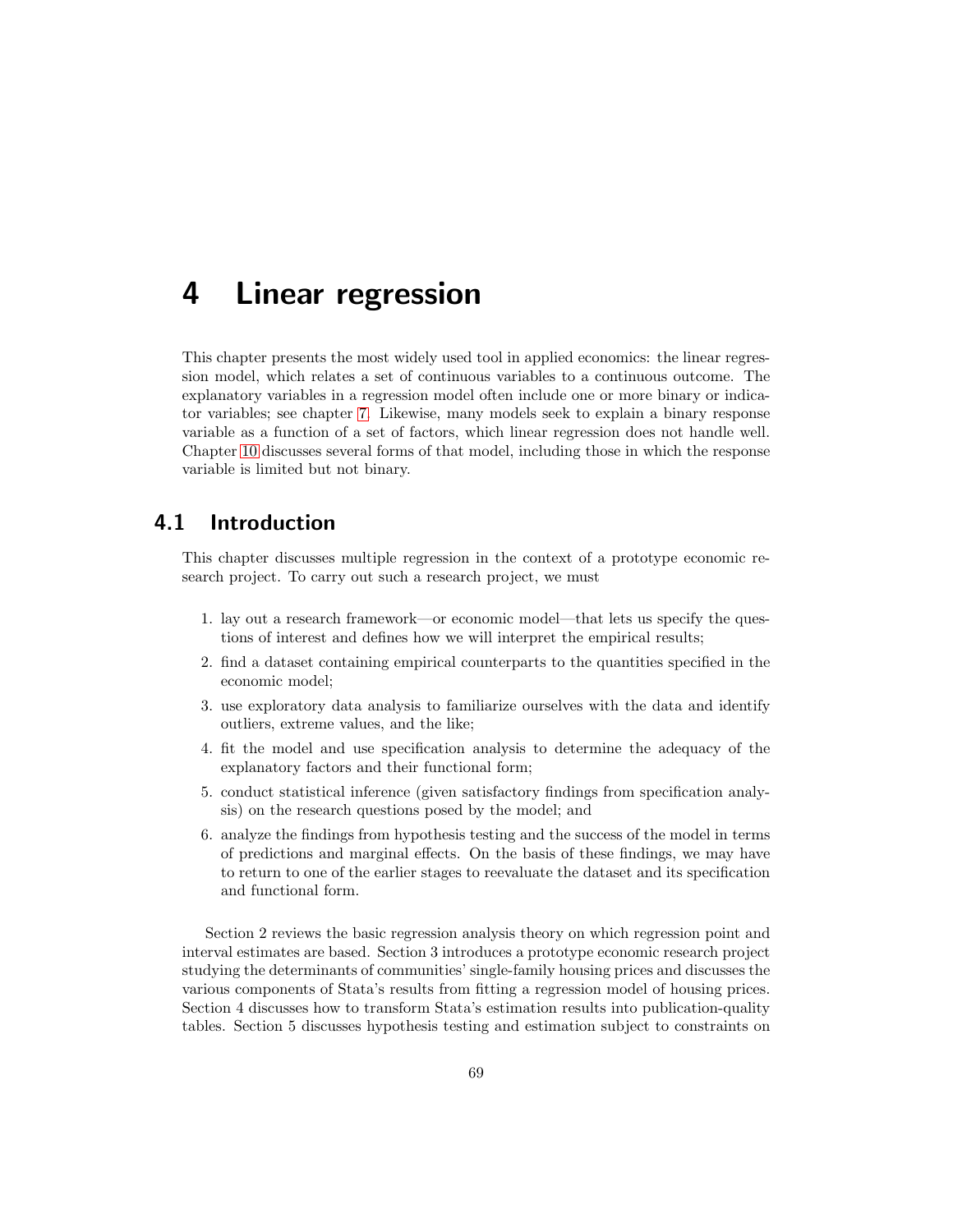the parameters. Section 6 deals with computing residuals and predicted values. The last section discusses computing marginal effects. In the following chapters, we take up violations of the assumptions on which regression estimates are based.

## 4.2 Computing linear regression estimates

The linear regression model is the most widely used econometric model and the baseline against which all others are compared. It specifies the conditional mean of a response variable  $y$  as a linear function of  $k$  independent variables

$$
E[y \mid x_1, x_2, \dots, x_k] = \beta_1 x_1 + \beta_2 x_2 + \dots + \beta_k x_k
$$

Given values for the  $\beta$ s, which are fixed parameters, the linear regression model predicts the average value of y in the population for different values of  $x_1, x_2, \ldots, x_k$ .

Suppose that the mean value of single-family home prices in Boston-area communities, conditional on the student–teacher ratios, is given by

E [price | stratio] =  $\beta_1 + \beta_2$  stratio

where price is the mean value of single-family home prices and stratio is the student– teacher ratio. This relationship reflects the hypothesis that the quality of communities' school systems is capitalized into housing prices. Here the population is the set of communities in the Commonwealth of Massachusetts. Each town or city in Massachusetts is generally responsible for its own school system.



Figure 4.1: Conditional mean of single-family house price

Figure 4.1 shows average single-family housing prices for 100 Boston-area communities, along with the linear fit of housing prices to student–teacher ratios. The conditional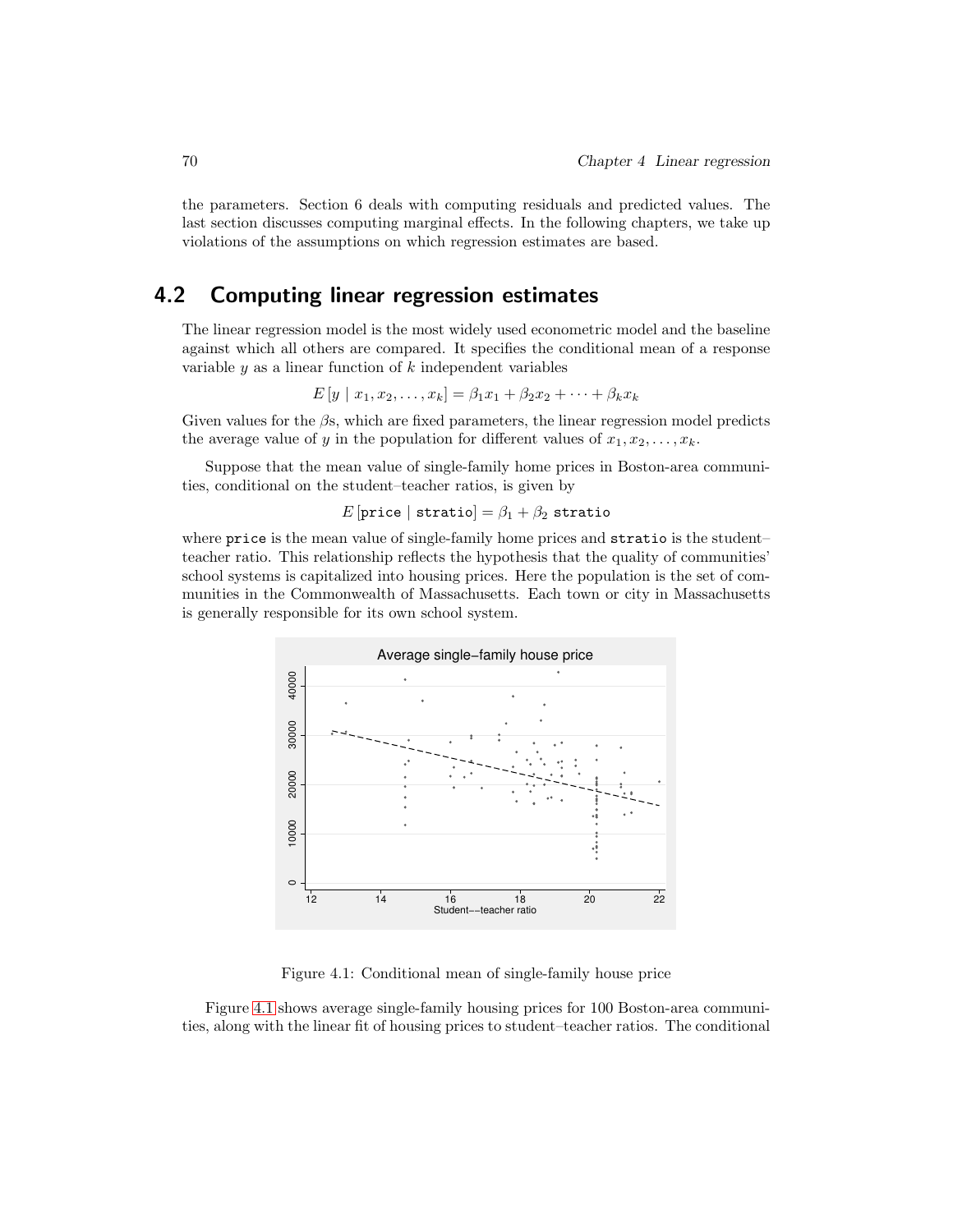mean of price for each value of stratio is shown by the appropriate point on the line. As theory predicts, the mean house price conditional on the student–teacher ratio is inversely related to that ratio. Communities with more crowded schools are considered less desirable. Of course, this relationship between house price and the student–teacher ratio must be considered ceteris paribus: all other factors that might affect the price of the house are held constant when we evaluate the effect of a measure of community schools' quality on the house price.

In working with economic data, we do not know the population values of  $\beta_1, \beta_2, \ldots$ ,  $\beta_k$ . We work with a sample of N observations of data from that population. Using the information in this sample, we must

- 1. obtain good estimates of the coefficients  $(\beta_1, \beta_2, \ldots, \beta_k)$ ;
- 2. determine how much our coefficient estimates would change if we were given another sample from the same population;
- 3. decide whether there is enough evidence to rule out some values for some of the coefficients  $(\beta_1, \beta_2, \ldots, \beta_k)$ ; and
- 4. use our estimated  $(\beta_1, \beta_2, \ldots, \beta_k)$  to interpret the model.

To obtain estimates of the coefficients, some assumptions must be made about the process that generated the data. I discuss those assumptions below and describe what I mean by good estimates. Before performing steps 2–4, I check whether the data support these assumptions by using a process known as *specification analysis*.

If we have a cross-sectional sample from the population, the linear regression model for each observation in the sample has the form

$$
y_i = \beta_1 + \beta_2 x_{i,2} + \beta_3 x_{i,3} + \dots + \beta_k x_{i,k} + u_i
$$

for each observation in the sample  $i = 1, 2, \ldots, N$ . The u process is a stochastic disturbance, representing the net effect of all other unobservable factors that might influence y. The variance of its distribution,  $\sigma_u^2$ , is an unknown population parameter to be estimated along with the  $\beta$  parameters. We assume that  $N > k$ : to conduct statistical inference, there must be more observations in the sample than parameters to be estimated. In practice,  $N$  must be much larger than  $k$ .

We can write the linear regression model in matrix form as

$$
y = X\beta + u \tag{4.1}
$$

where **X** is an  $N \times k$  matrix of sample values.<sup>1</sup>

This population regression function specifies that a set of  $k$  regressors in  $X$  and the stochastic disturbance u are the determinants of the response variable (or regressand)

<sup>1.</sup> Some textbooks use k in this context to refer to the number of slope parameters rather than the number of columns of **X**. That will explain the deviations in the formulas given below; where I write k some authors write  $(k + 1)$ .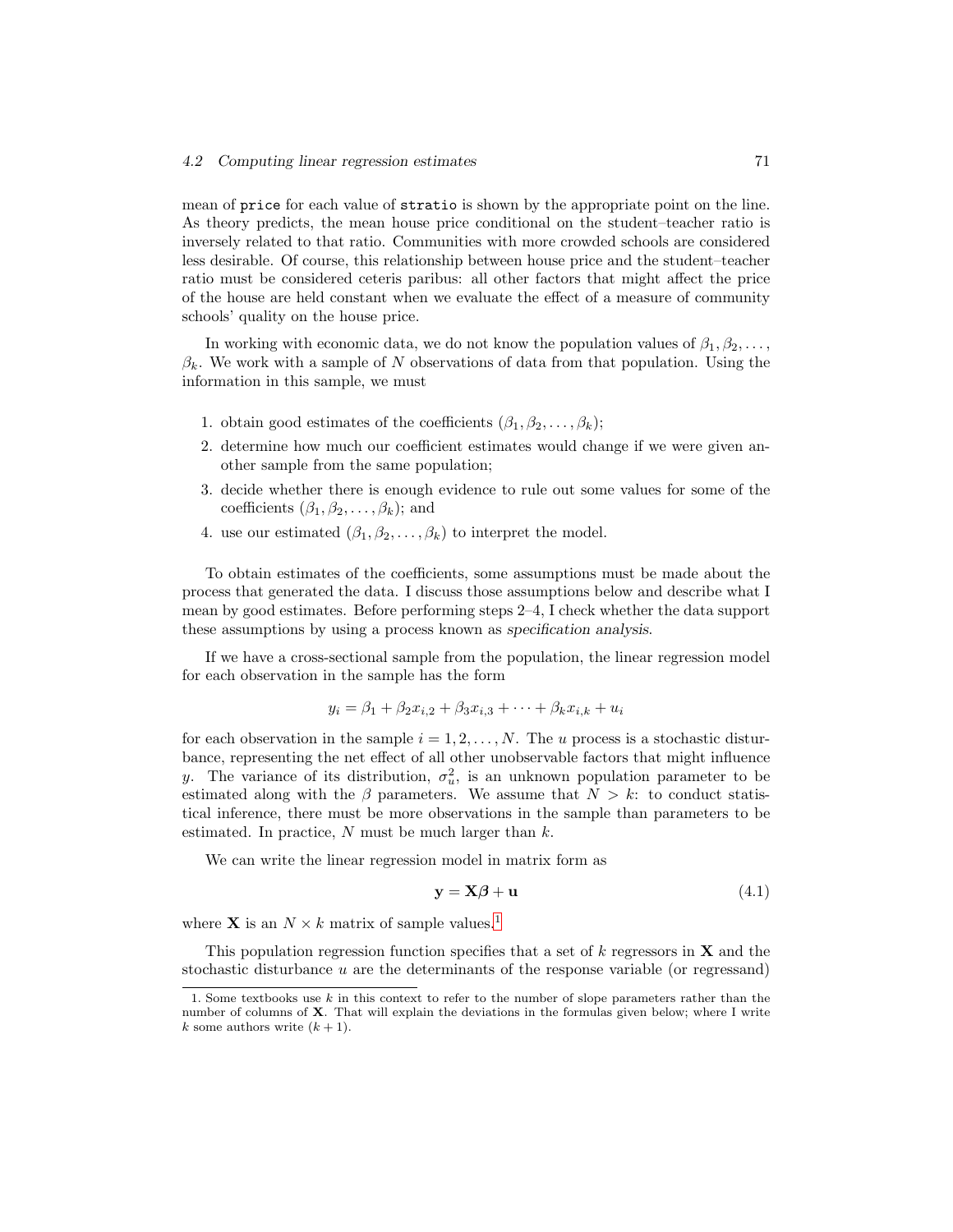y. We usually assume that the model contains a constant term, so  $x_1$  is understood to equal one for each observation.

The key assumption in the linear regression model involves the relationship in the population between the regressors **x** and  $u^2$ . We may rewrite (4.1) as

$$
u = y - \mathbf{x}\boldsymbol{\beta}
$$

$$
E[u \mid \mathbf{x}] = 0 \tag{4.2}
$$

i.e., that the u process has a zero-conditional mean. This assumption is that the unobserved factors involved in the regression function are not related systematically to the observed factors. This approach to the regression model lets us consider both nonstochastic and stochastic regressors in X without distinction, as long as they satisfy the assumption of  $(4.2).<sup>3</sup>$ 

### 4.2.1 Regression as a method-of-moments estimator

We may use the zero-conditional-mean assumption shown in (4.2) to define a *methodof-moments* estimator of the regression function. Method-of-moments estimators are defined by *moment conditions* that are assumed to hold for the population moments. When we replace the unobservable population moments by their sample counterparts, we derive feasible estimators of the model's parameters. The zero-conditional-mean assumption gives rise to a set of  $k$  moment conditions, one for each  $x$ . In particular, the zero-conditional-mean assumption implies that each regressor is uncorrelated with  $u^A$ 

$$
E[\mathbf{x}'u] = \mathbf{0}
$$
  

$$
E[\mathbf{x}'(y - \mathbf{x}\boldsymbol{\beta})] = \mathbf{0}
$$
 (4.3)

Substituting calculated moments from our sample into the expression and replacing the unknown coefficients  $\beta$  with estimated values  $\beta$  in (4.3) yields the *ordinary least squares* (OLS) estimator

$$
\mathbf{X}'\mathbf{y} - \mathbf{X}'\mathbf{X}\widehat{\boldsymbol{\beta}} = \mathbf{0} \n\widehat{\boldsymbol{\beta}} = (\mathbf{X}'\mathbf{X})^{-1}\mathbf{X}'\mathbf{y}
$$
\n(4.4)

We may use  $\widehat{\boldsymbol{\beta}}$  to calculate the regression residuals:

$$
\widehat{\mathbf{u}} = \mathbf{y} - \mathbf{X}\widehat{\boldsymbol{\beta}}
$$

We assume that

<sup>2.</sup> x is a vector of random variables and u is scalar random variable. In (4.1), X is a matrix of realizations of the random vector x, u and y are vectors of realizations of the scalar random variables  $u$  and  $u$ .

<sup>3.</sup> Chapter 8 discusses how to use the instrumental-variables estimator when the zero-conditionalmean assumption is encountered.

<sup>4.</sup> The assumption of zero-conditional mean is stronger than that of a zero covariance, because covariance considers only linear relationships between the random variables.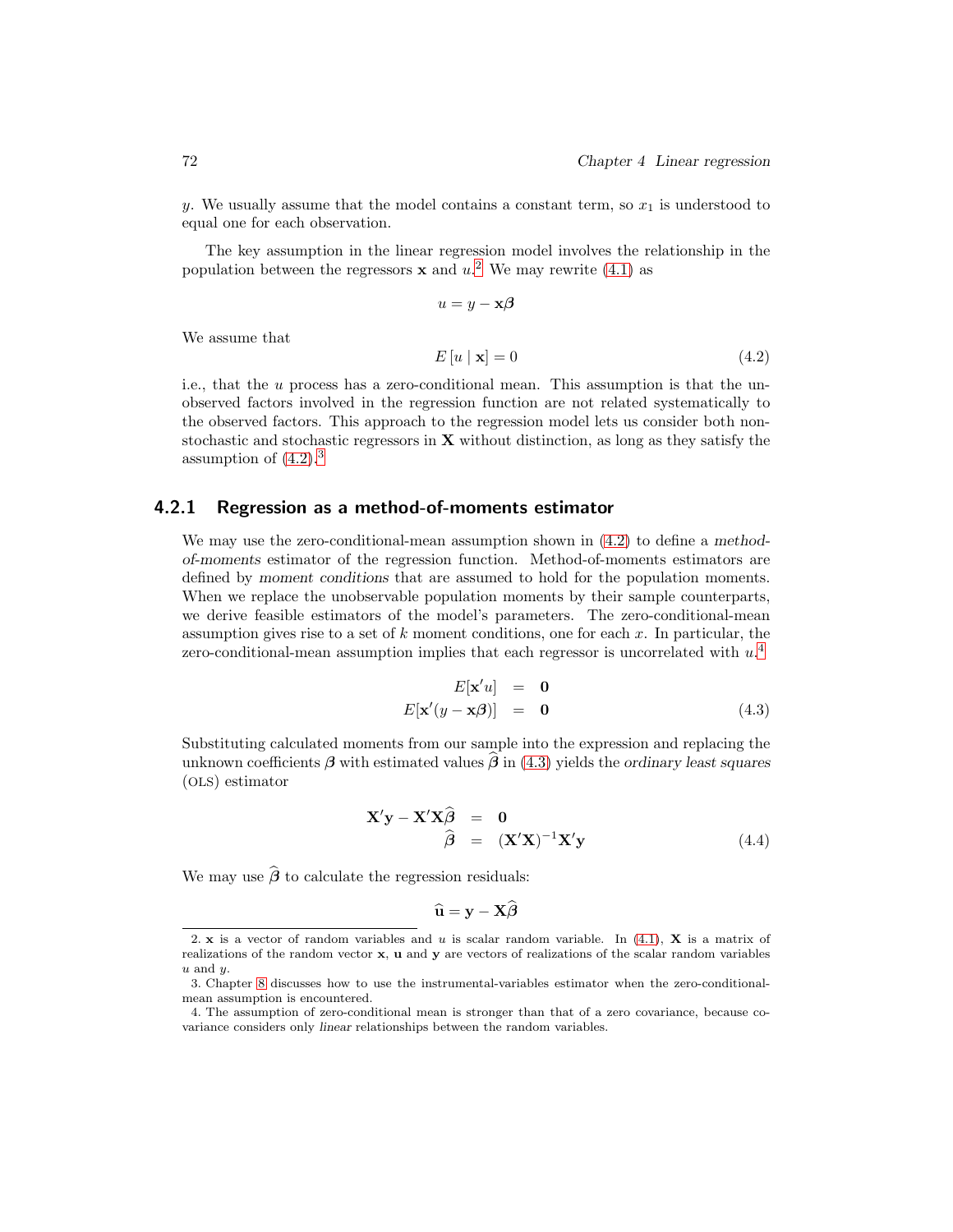Given the solution for the vector  $\hat{\beta}$ , the additional parameter of the regression problem  $\sigma_u^2$ —the population variance of the stochastic disturbance—may be estimated as a function of the regression residuals  $\hat{u}_i$ 

$$
s^2 = \frac{\sum_{i=1}^{N} \hat{u}_i^2}{N - k} = \frac{\hat{\mathbf{u}}'\hat{\mathbf{u}}}{N - k}
$$
(4.5)

where  $(N-k)$  are the residual *degrees of freedom* of the regression problem. The positive square root of  $s^2$  is often termed the standard error of regression, or root mean squared error. Stata uses the latter term and displays s as Root MSE.

The method of moments is not the only approach for deriving the linear regression estimator of (4.4), which is the well-known formula from which the OLS estimator is derived.<sup>5</sup>

## 4.2.2 The sampling distribution of regression estimates

The OLS estimator  $\hat{\boldsymbol{\beta}}$  is a vector of random variables because it is a function of the random variable  $y$ , which in turn is a function of the stochastic disturbance  $u$ . The OLS estimator takes on different values for each sample of  $N$  observations drawn from the population. Because we often have only one sample to work with, we may be unsure of the usefulness of the estimates from that sample. The estimates are the realizations of the random vector  $\hat{\beta}$  from the *sampling distribution* of the OLS estimator. To evaluate the precision of a given vector of estimates  $\hat{\boldsymbol{\beta}}$ , we use the sampling distribution of the regression estimator.

To learn more about the sampling distribution of the OLS estimator, we must make further assumptions about the distribution of the stochastic disturbance  $u_i$ . In classical statistics, the  $u_i$  were assumed to be independent draws from the same normal distribution. The modern approach to econometrics drops the normality assumption and simply assumes that the  $u_i$  are independent draws from an identical distribution  $(i.i.d.)$ .<sup>6</sup>

Using the normality assumption, we were able to derive the exact finite-sample distribution of the OLS estimator. In contrast, under the i.i.d. assumption, we must use large-sample theory to derive the sampling distribution of the OLS estimator. Basically, large-sample theory supposes that the sample size  $N$  becomes infinitely large. Since no real sample is infinitely large, these methods only approximate the sampling distribution of the OLS estimator in finite samples. With a few hundred observations or more, the large-sample approximation works well, so these methods work well with applied economic datasets.

<sup>5.</sup> The treatment here is similar to that of Wooldridge (2006). See Stock and Watson (2006) and appendix 4.A for a derivation based on minimizing the squared-prediction errors.

<sup>6.</sup> Both frameworks also assume that the (constant) variance of the u process is finite. Formally, i.i.d. stands for independently and identically distributed.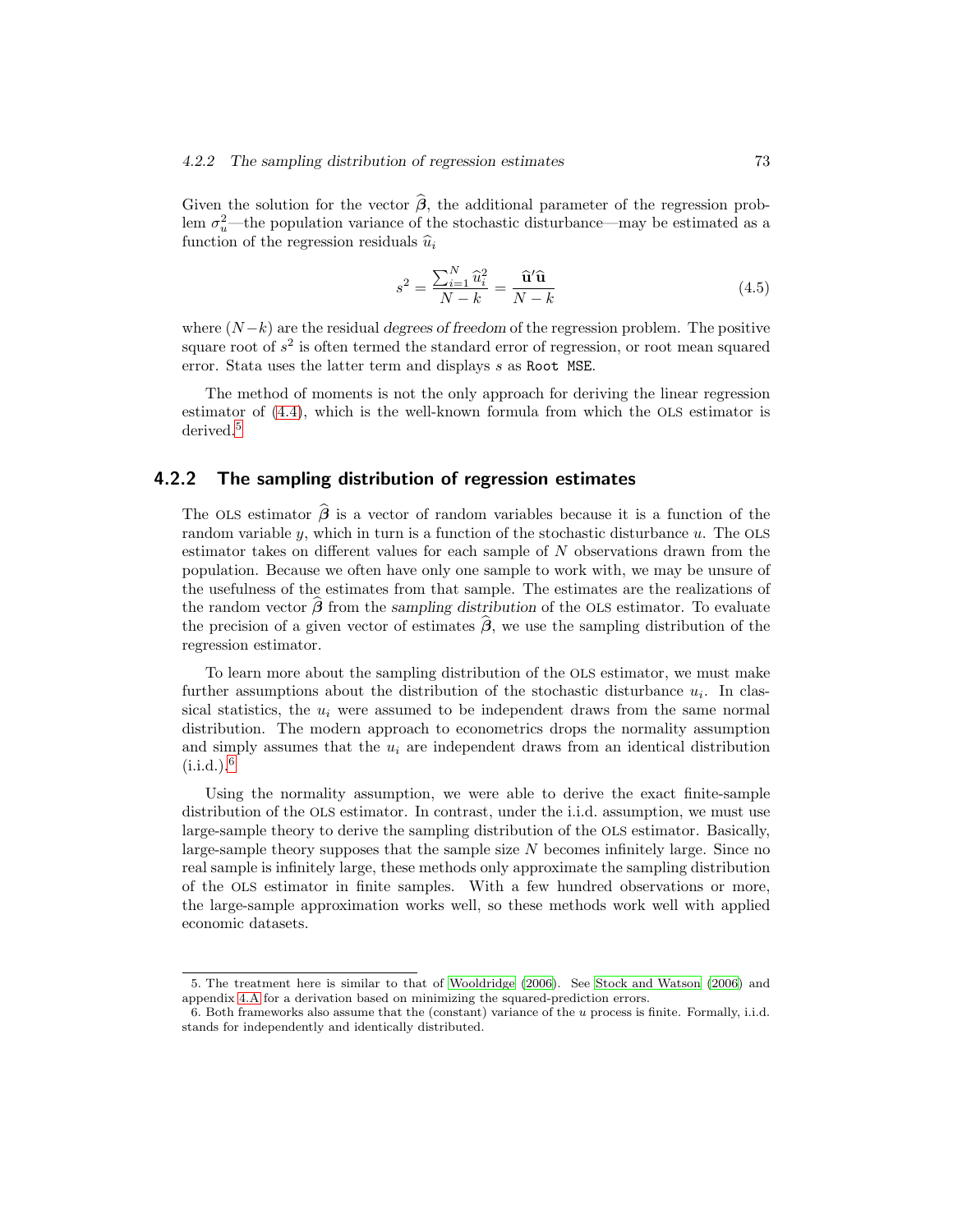Although large-sample theory is more abstract than finite-sample methods, it imposes weaker assumptions on the data-generating process. We will use large-sample theory to define "good" estimators and to evaluate the precision of the estimates produced from a given sample.

In large samples, *consistency* means that as  $N$  goes to  $\infty$ , the estimates will converge to their respective population parameters. Roughly speaking, if the probability that the estimator produces estimates arbitrarily close to the population values goes to one as the sample size increases to infinity, the estimator is said to be *consistent*.

The sampling distribution of an estimator describes the set of estimates produced when that estimator is applied to repeated samples from the underlying population. You can use the sampling distribution of an estimator to evaluate the precision of a given set of estimates and to statistically test whether the population parameters take on certain values.

Large-sample theory shows that the sampling distribution of the OLS estimator is approximately normal.<sup>7</sup> Specifically, when the  $u_i$  are i.i.d. with finite variance  $\sigma_u^2$ , the OLS estimator  $\hat{\boldsymbol{\beta}}$  has a large-sample normal distribution with mean  $\beta$  and variance  $\sigma_u^2 \mathbf{Q}^{-1}$ , where  $\mathbf{Q}^{-1}$  is the variance–covariance matrix of X in the population. The variance–covariance of the estimator,  $\sigma_u^2 \mathbf{Q}^{-1}$ , is also referred to as a VCE. Because it is unknown, we need a consistent estimator of the VCE. Although neither  $\sigma_u^2$  nor  $\mathbf{Q}^{-1}$ is actually known, we can use consistent estimators of them to construct a consistent estimator of  $\sigma_u^2 \mathbf{Q}^{-1}$ . Given that  $s^2$  consistently estimates  $\sigma_u^2$  and  $1/N(\mathbf{X}'\mathbf{X})$  consistently estimates Q,  $s^2(\mathbf{X}'\mathbf{X})^{-1}$  is a VCE of the OLS estimator.<sup>8</sup>

## 4.2.3 Efficiency of the regression estimator

Under the assumption of i.i.d. errors, the Gauss–Markov theorem holds. Among linear, unbiased estimators, the OLS estimator has the smallest sampling variance, or the greatest precision.<sup>9</sup> In that sense, it is *best*, so that "ordinary least squares is BLUE" (the *best linear unbiased estimator*) for the parameters of the regression model. If we consider only unbiased estimators that are linear in the parameters, we cannot find a more *efficient* estimator. The property of efficiency refers to the precision of the estimator. If estimator  $A$  has a smaller sampling variance than estimator  $B$ , estimator  $A$  is said to be *relatively efficient*. The Gauss–Markov theorem states that OLS is relatively efficient

<sup>7.</sup> More precisely, the distribution of the OLS estimator converges to a normal distribution. Although appendix B provides some details, in the text I will simply refer to the "approximate" or "large-sample" normal distribution. See Wooldridge (2006) for an introduction to large-sample theory.

<sup>8.</sup> At first glance, you might think that the expression for the VCE should be multiplied by  $1/N$ , but this assumption is incorrect. As discussed in appendix B, because the OLS estimator is consistent, it is converging to the constant vector of population parameters at the rate  $1/\sqrt{N}$ , implying that the variance of the OLS estimator is going to zero as the sample size gets larger. Large-sample theory compensates for this effect in how it standardizes the estimator. The loss of the  $1/N$  term in the estimator of the VCE is a product of this standardization.

<sup>9.</sup> For a formal presentation of the Gauss–Markov theorem, see any econometrics text, e.g., Wooldridge (2006, 108–109). The OLS estimator is said to be "unbiased" because  $E[\hat{\boldsymbol{\beta}}] = \beta$ .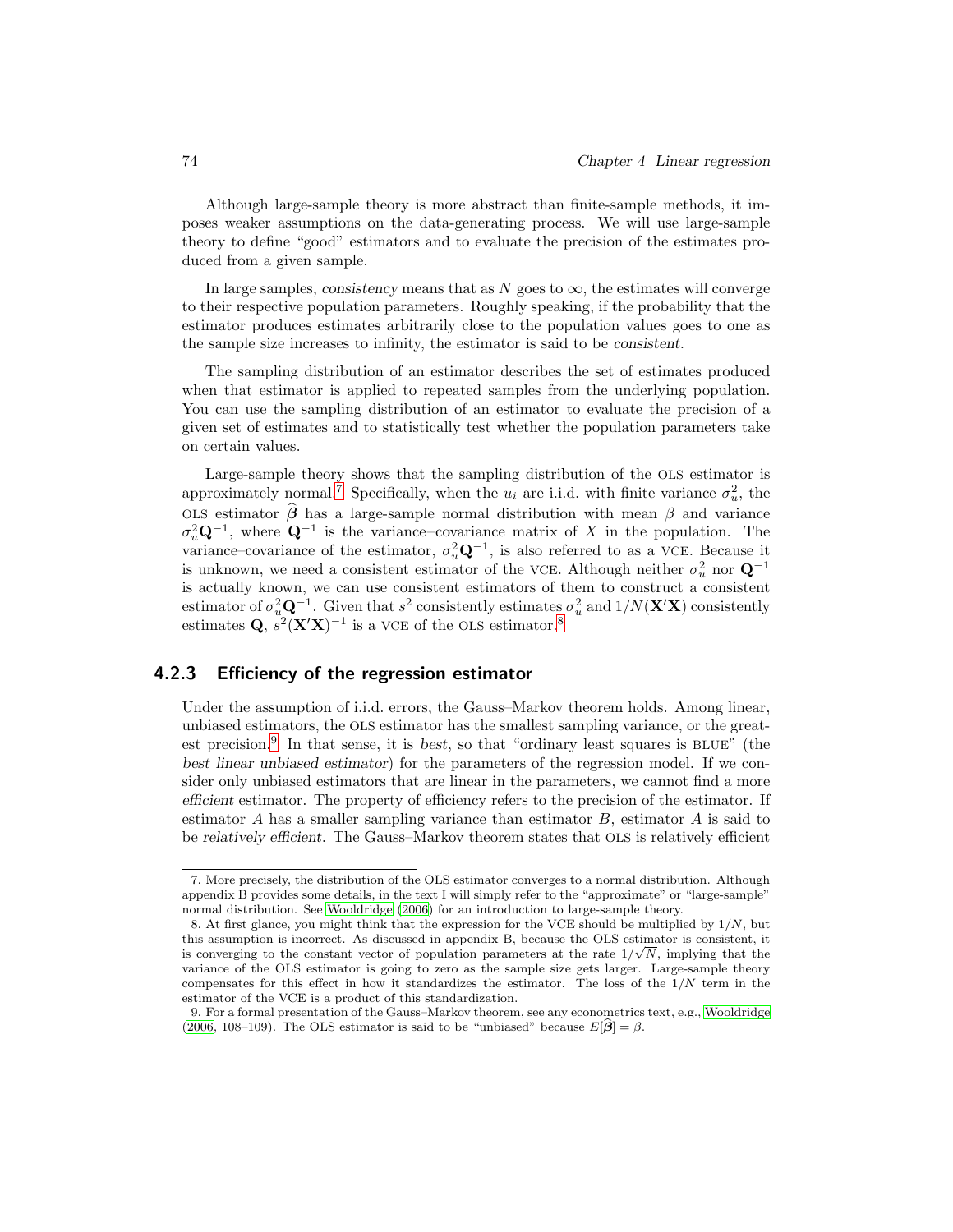versus all other linear, unbiased estimators of the parameterization model. However, this statement rests upon the hypotheses of an appropriately specified model and an i.i.d. disturbance process with a zero-conditional mean, as specified in (4.2).

#### 4.2.4 Numerical identification of the regression estimates

As in (4.4) above, the solution to the regression problem involves a set of k moment conditions, or equations to be jointly solved for the k parameter estimates  $\widehat{\beta}_1, \widehat{\beta}_2, \ldots, \widehat{\beta}_k$ . When will these k parameter estimates be uniquely determined, or *numerically identified*? We must have more sample observations than parameters to be estimated, or  $N > k$ . That condition is not sufficient, though. For the simple "two-variable" regression model  $y_i = \beta_1 + \beta_2 x_{i,2} + u_i$ , Var $[x_2]$  must be greater than 0. If there is no variation in  $x_2$ , the data do not provide sufficient information to determine estimates of  $\beta_1$  and  $\beta_2$ .

In multiple regression with many regressors,  $\mathbf{X}_{N\times k}$  must be a matrix of full column rank  $k$ , which implies two things. First, only one column of  $X$  can take on a constant value, so each of the other regressors must have a positive sample variance. Second, there are no exact linear dependencies among the columns of the matrix  $X$ . The assumption that **X** is of full column rank is often stated as " $(X/X)$  is of full rank" or " $(X'X)$  is nonsingular (or invertible)." If the matrix of regressors X contains k linearly independent columns, the cross-product matrix  $(X'X)$  will have rank k, its inverse will exist, and the parameters  $\beta_1, \ldots, \beta_k$  in (4.4) will be numerically identified.<sup>10</sup> If numerical identification fails, the sample does not contain enough information for us to use the regression estimator on the model as it is specified. That model may be valid as a description of the data-generating process, but the particular sample may lack the necessary information to generate a regressor matrix of full column rank. Then we must either respecify the model or acquire another sample that contains the information needed to uniquely determine the regression estimates.

## 4.3 Interpreting regression estimates

This section illustrates using regression by an example from a prototype research project and discusses how Stata presents regression estimates. We then discuss how to recover the information displayed in Stata's estimation results for further computations within your program and how to combine this information with other estimates to present them in a table. The last subsection considers problems of numerical identification, or collinearity, that may appear when you are estimating the regression equation.

<sup>10.</sup> When computing infinite precision, we must be concerned with numerical singularity and a computer program's ability to reliably invert a matrix regardless of whether it is analytically invertible. As we discuss in section 4.3.7, computationally near-linear dependencies among the columns of  $\bf{X}$  should be avoided.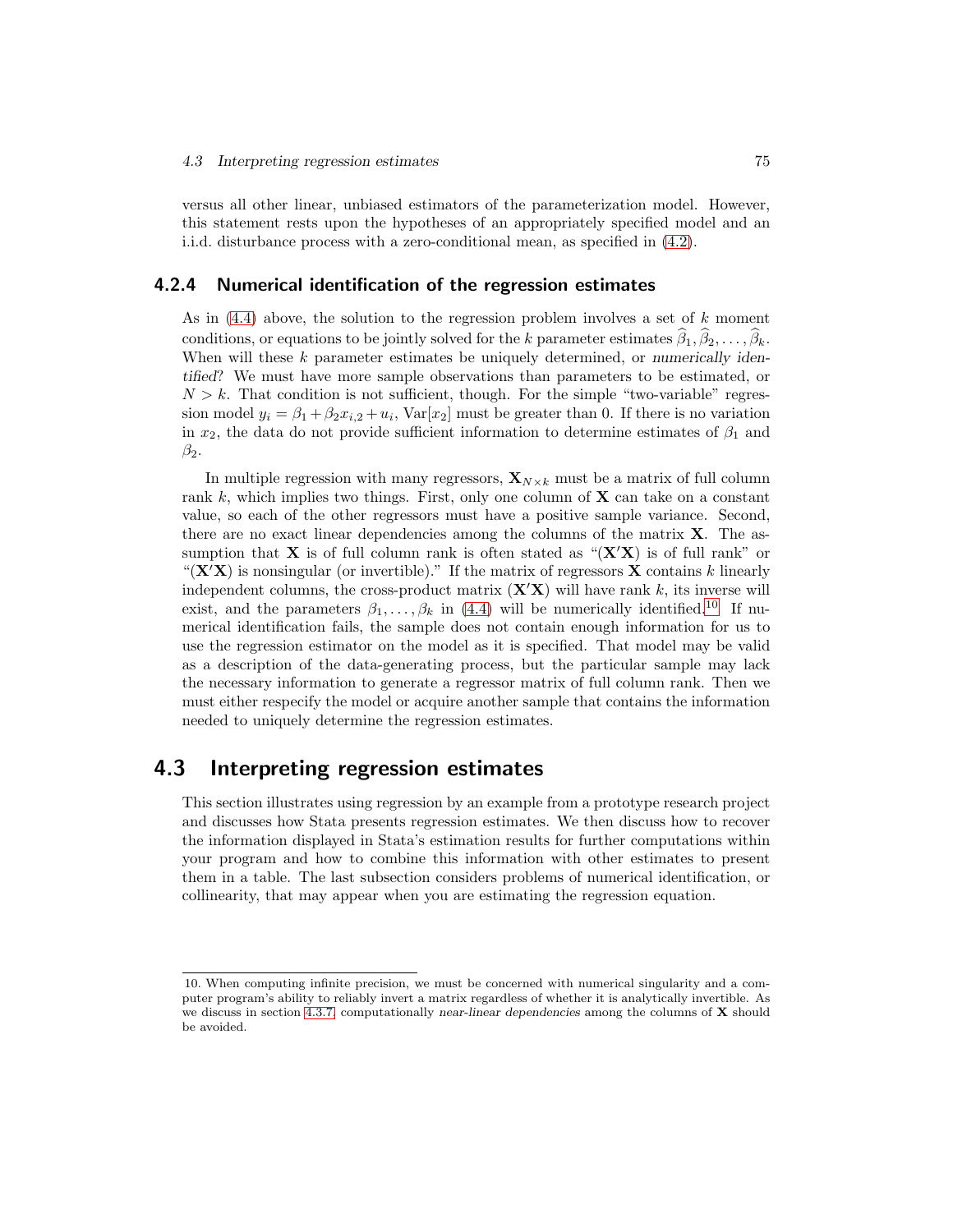## 4.3.1 Research project: A study of single-family housing prices

As an illustration, we present regression estimates from a model fitted to 506 Bostonarea communities' housing price data, in which the response variable is the logarithm of the median price of a single-family home in each community. The dataset (hprice2a) contains an attribute of each community's housing stock that we would expect to influence price: rooms, the average number of rooms per house. Our research question relates to the influences on price exerted by several external factors. These factors, measured at the community level, include a measure of air pollution (lnox, the log of nitrous oxide in parts per 100m), the distance from the community to employment centers (ldist, the log of the weighted distance to five employment centers), and the average student–teacher ratio in local schools (stratio). From economic theory, we would expect the average number of rooms to increase the price, ceteris paribus. Each of the external factors is expected to decrease the median housing price in the community. More polluted communities, those less conveniently situated to available jobs, and those with poorly staffed schools should all have less expensive housing, given the forces of supply and demand.

We present the descriptive statistics with **summarize** and then fit a regression equation.

. use http://www.stata-press.com/data/imeus/hprice2a, clear (Housing price data for Boston-area communities)

| . summarize price lprice lnox ldist stratio, sep(0) |     |          |           |          |          |
|-----------------------------------------------------|-----|----------|-----------|----------|----------|
| Variable                                            | Obs | Mean     | Std. Dev. | Min      | Max      |
| price                                               | 506 | 22511.51 | 9208.856  | 5000     | 50001    |
| lprice                                              | 506 | 9.941057 | .409255   | 8.517193 | 10.8198  |
| lnox                                                | 506 | 1.693091 | .2014102  | 1.348073 | 2.164472 |
| ldist                                               | 506 | 1.188233 | .539501   | .1222176 | 2.495682 |
| stratio                                             | 506 | 18.45929 | 2.16582   | 12.6     | 22       |

The regress command, like other Stata estimation commands, requires us to specify the response variable followed by a varlist of the explanatory variables.

| . Tegless iprice flox fuist fooms stratio |             |           |    |            |       |                      |     |             |
|-------------------------------------------|-------------|-----------|----|------------|-------|----------------------|-----|-------------|
| Source                                    | SS          | df        | ΜS |            |       | Number of $obs =$    |     | 506         |
|                                           |             |           |    |            |       | $501$ =<br>F(<br>4.  |     | 175.86      |
| Model                                     | 49.3987735  | 4         |    | 12.3496934 |       | $Prob$ > $F$         | =   | 0.0000      |
| Residual                                  | 35.1834974  | 501       |    | .070226542 |       | R-squared            | $=$ | 0.5840      |
|                                           |             |           |    |            |       | Adj R-squared        | $=$ | 0.5807      |
| Total                                     | 84.5822709  | 505       |    | .167489645 |       | Root MSE             | $=$ | .265        |
|                                           |             |           |    |            |       |                      |     |             |
| lprice                                    | Coef.       | Std. Err. |    | t          | P>  t | [95% Conf. Interval] |     |             |
| lnox                                      | $-.95354$   | .1167418  |    | $-8.17$    | 0.000 | $-1.182904$          |     | $-.7241762$ |
| ldist                                     | $-.1343401$ | .0431032  |    | $-3.12$    | 0.002 | $-.2190255$          |     | $-.0496548$ |
| rooms                                     | .2545271    | .0185303  |    | 13.74      | 0.000 | .2181203             |     | .2909338    |
| stratio                                   | $-.0524512$ | .0058971  |    | $-8.89$    | 0.000 | $-.0640373$          |     | $-.0408651$ |
| cons                                      | 11.08387    | .3181115  |    | 34.84      | 0.000 | 10.45887             |     | 11.70886    |
|                                           |             |           |    |            |       |                      |     |             |

. regress lprice lnox ldist rooms stratio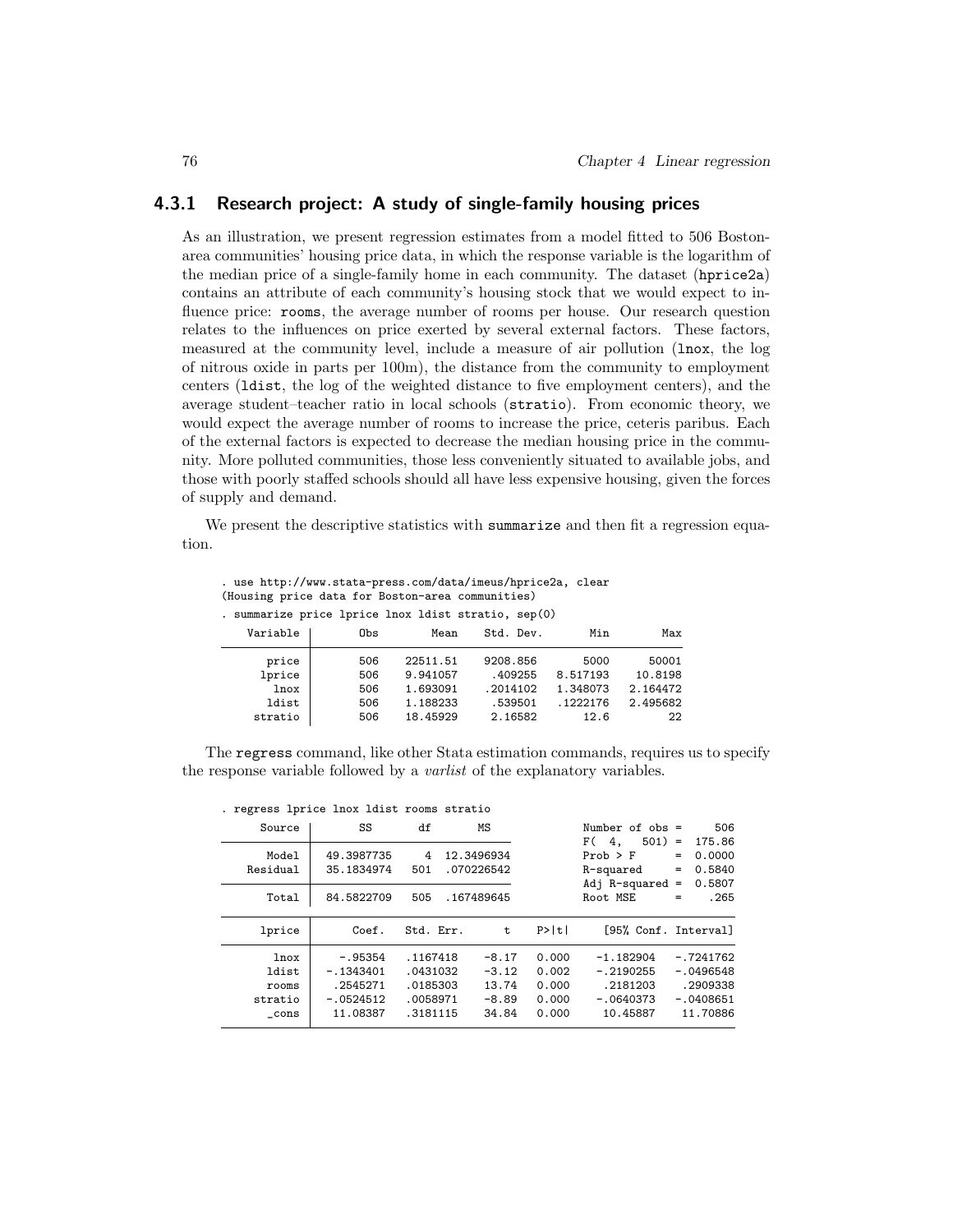The header of the regression output describes the overall model estimates, whereas the table presents the point estimates, their precision, and their interval estimates.

### 4.3.2 The ANOVA table: ANOVA F and R-squared

The regression output for this model includes the analysis of variance (ANOVA) table in the upper left, where the two sources of variation are displayed as Model and Residual. The SS are the sums of squares, with the Residual SS corresponding to  $\hat{\mathbf{u}}'\hat{\mathbf{u}}$  and the total Total SS to  $\tilde{y}'\tilde{y}$  in (4.6) below. The next column of the table reports the df:<br>the degree of freedom consisted with seek now of encance. The degree of freedom for the degrees of freedom associated with each sum of squares. The degrees of freedom for total SS are  $(N-1)$  since the total SS have been computed by using one sample statistic,  $\overline{y}$ . The degrees of freedom for the model are  $(k-1)$ , equal to the number of slopes (or explanatory variables), or one fewer than the number of estimated coefficients due to the constant term. The model SS refer to the ability of the four regressors to jointly explain a fraction of the variation of  $y$  about its mean (the total SS). The residual degrees of freedom are  $(N-k)$ , indicating that  $(N-k)$  residuals may be freely determined and still satisfy the constraint from the first normal equation of least squares that the regression surface passes through the multivariate point of means  $(\overline{y}, \overline{x}_2, \ldots, \overline{x}_k)$ :

$$
\overline{y} = \widehat{\beta}_1 + \widehat{\beta}_2 \overline{x}_2 + \widehat{\beta}_3 \overline{x}_3 + \cdots + \widehat{\beta}_k \overline{x}_k
$$

In the presence of the constant term  $\hat{\beta}_1$ , the first normal equation implies that  $\overline{\hat{u}} = \overline{y} - \Sigma_i \overline{x}_i \hat{\beta}_i$  must be identically zero.<sup>11</sup> This is not an assumption but is an algebraic implication of the least-squares technique, which guarantees that the sum of leastsquares residuals (and their mean) will be very close to zero.<sup>12</sup>

The last column of the ANOVA table reports the MS, the mean squares due to regression and error, or the SS divided by the df. The ratio of the Model MS to Residual MS is reported as the ANOVA  $F$  statistic, with numerator and denominator degrees of freedom equal to the respective df values. This ANOVA  $F$  statistic is a test of the null hypothesis<sup>13</sup> that the slope coefficients in the model are jointly zero: that is, the null model of  $y_i = \mu + u_i$  is as successful in describing y as the regression alternative. The **Prob > F** is the tail probability or p-value of the F statistic. Here we can reject the null hypothesis at any conventional level of significance. Also the Root MSE for the regression of 0.265, which is in the units of the response variable  $y$ , is small relative to the mean of that variable, 9.94.

The upper-right section of the regress output contains several *goodness-of-fit* statistics, which measure the degree to which a fitted model can explain the variation of the response variable y. All else equal, we should prefer a model with a better fit to the data. For the sake of parsimony, we also prefer a simpler model. The mechanics of

<sup>11.</sup> Recall that the first column of  $X = \iota$ , an N-element unit vector.

<sup>12.</sup> Since computers use finite arithmetic, the sum will differ from zero. A well-written computer program should result in a difference similar to machine precision. For this regression, Stata reports a mean residual of  $-1.4 \times 10^{-15}$ , comparable to the epsdouble() value of  $2.2 \times 10^{-16}$ , which is the smallest number distinguishable by Stata.

<sup>13.</sup> I discuss hypothesis testing in detail in section 4.5.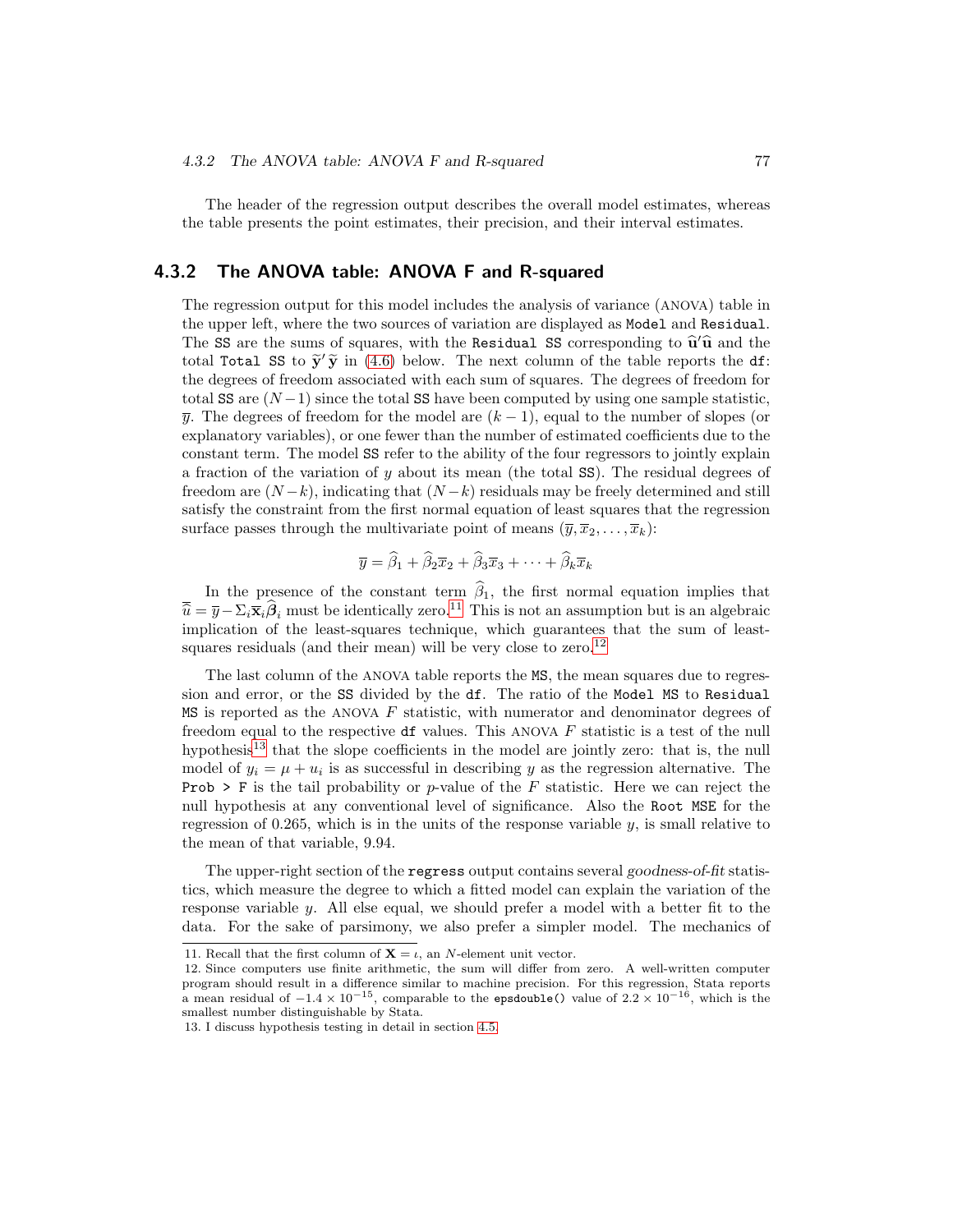regression imply that a model with a great many regressors can explain y arbitrarily well. Given the least-squares residuals, the most common measure of goodness of fit, regression  $R^2$ , may be calculated (given a constant term in the regression function) as

$$
R^2 = 1 - \frac{\widehat{\mathbf{u}}'\widehat{\mathbf{u}}}{\widetilde{\mathbf{y}}'\widetilde{\mathbf{y}}}
$$
(4.6)

where  $\tilde{y} = y - \overline{y}$ : the regressand with its sample mean removed. This calculation emphasizes that the object of regression is not to explain  $y'y$ , the raw sum of squares of the response variable y, which would merely explain why  $E[y] \neq 0$ —not an interesting question. Rather, the object is to explain the variations in the response variable.

With a constant term in the model, the least-squares approach seeks to explain the largest possible fraction of the sample *variation* of y about its mean (and not the associated *variance*). The null model with which  $(4.1)$  is contrasted is  $y = \mu + u_i$ , where  $\mu$  is the population mean of y. In estimating a regression, we want to determine whether the information in the regressors  $x$  is useful. Is the conditional expectation  $E[y|\mathbf{x}]$  more informative than the unconditional expectation  $E[y] = \mu$ ? The null model above has an  $R^2 = 0$ , whereas virtually any set of regressors will explain some fraction of the variation of y around  $\bar{y}$ , the sample estimate of  $\mu$ .  $R^2$  is that fraction in the unit interval, the proportion of the variation in y about  $\overline{y}$  explained by **x**.

## 4.3.3 Adjusted R-squared

What about the Adj R-squared? The algebra of least squares dictates that adding a  $(k+1)$ st column to **X** will result in a regression estimate with  $R_{k+1}^2 \geq R_k^2$ .  $R^2$  cannot fall with the addition of  $x_{k+1}$  to the regression equation, as long as the observations on the marginal regressor are linearly independent of the previous  $k$  columns from a numerical standpoint.<sup>14</sup> Indeed, we know that  $R_N^2$  (that is,  $R^2$  calculated from a regression in which there are  $N$  linearly independent columns of  $\mathbf X$  and  $N$  observations in the sample) must equal 1.0. As we add regressors to  $x, R<sup>2</sup>$  cannot fall and is likely to rise, even when the marginal regressor is irrelevant econometrically.

What if we have a competing model that cannot be expressed as nested within this model, and this model does not nest within the competing model? A nonstatistical approach to this problem, especially where the two models differ widely in their numbers of regressors (or Model df), is to consider their  $\overline{R}^2$  values, the statistic Stata labels as Adj R-squared.<sup>15</sup> The  $\overline{R}^2$  considers the explained *variance* of y, rather than the explained *variation*, as does ordinary  $R^2$ . That is, rather than merely considering  $\hat{u}'\hat{u}$ , the residual sum of squares,  $\overline{R}^2$  takes into account the degrees of freedom lost in fitting

<sup>14.</sup> In this sense, the limitations of finite arithmetic using the binary number system intrude: since 0.100 cannot be exactly expressed in a finite number of digits in the binary system, even a column that should be perfectly collinear with the columns of  $\mathbf{X}_k$  may not be so computationally. The researcher should know her data and recognize when a candidate regressor cannot logically add information to an existing regressor matrix, whether or not the resulting regressor matrix is judged to possess full column rank by Stata.

<sup>15.</sup> A formal statistical approach to the nonnested models problem is presented below in section 4.5.5.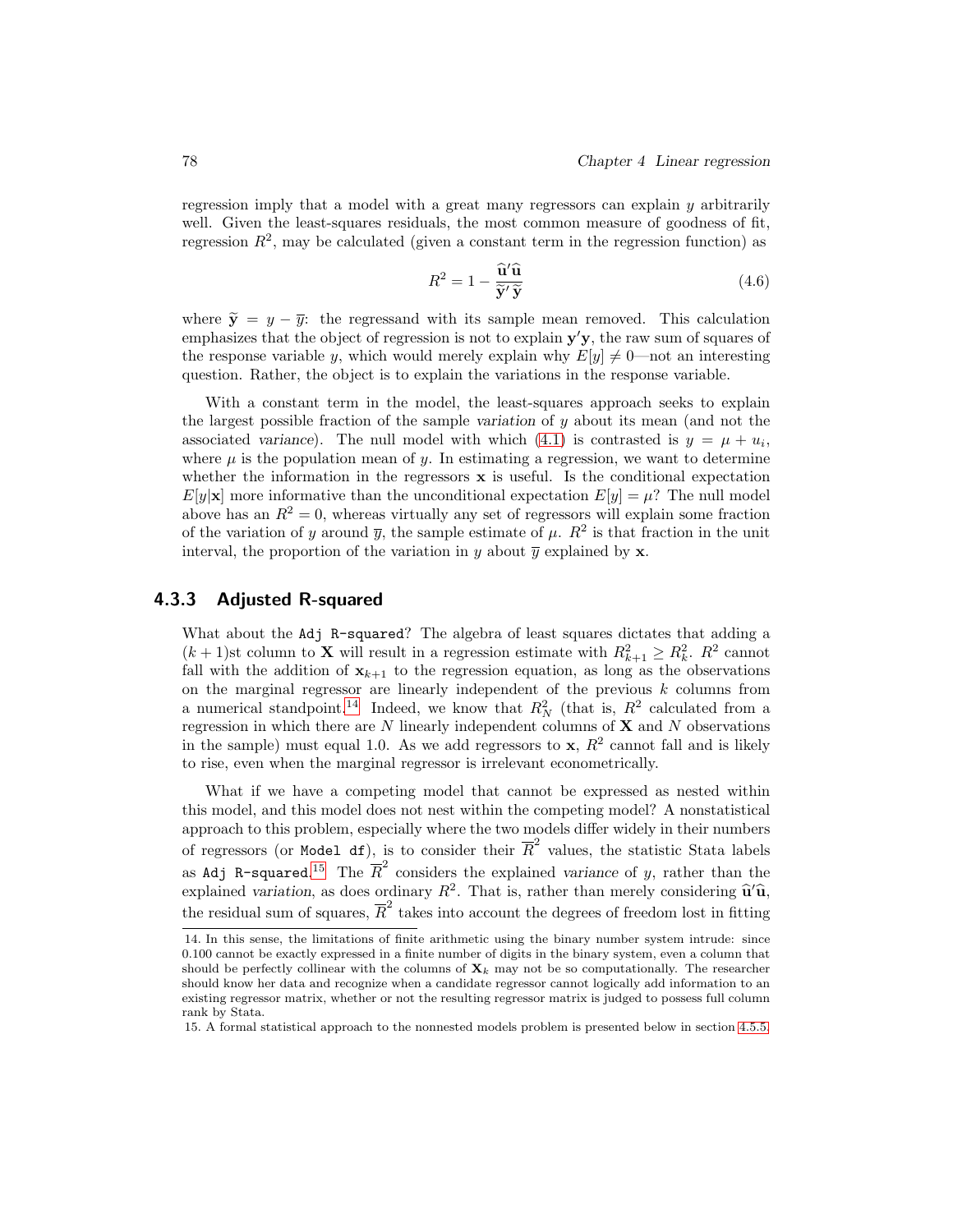the model and scales  $\hat{\mathbf{u}}' \hat{\mathbf{u}}$  by  $(N-k)$  rather than  $N^{16}$   $\overline{R}^2$  can be expressed as a corrected version of  $R^2$  in which the degrees-of-freedom adjustments are made, penalizing a model with more regressors for its loss of parsimony:

$$
\overline{R}^2 = 1 - \frac{\widehat{\mathbf{u}}^{\prime} \widehat{\mathbf{u}} / (N - k)}{\widetilde{\mathbf{y}}^{\prime} \widetilde{\mathbf{y}} / (N - 1)} = 1 - (1 - R^2) \frac{N - 1}{N - k}
$$

If an irrelevant regressor is added to a model,  $R^2$  cannot fall and will probably rise, but  $\overline{R}^2$  will rise if the benefit of that regressor (reduced variance of the residuals) exceeds the cost of including it in the model: 1 degree of freedom.<sup>17</sup> Therefore,  $\overline{R}^2$ can fall when a more elaborate model is considered, and indeed it is not bounded by zero. Algebraically,  $\overline{R}^2$  must be less than  $R^2$  since  $(N-1)/(N-k) > 1$  for any **X** matrix and cannot be interpreted as the "proportion of variation of  $y$ ", as can  $R^2$  in the presence of a constant term. Nevertheless, you can use  $\overline{R}^2$  to informally compare models with the same response variable but differing specifications. You can also compare the equations'  $s^2$  values (labeled Root MSE in Stata's output) in units of the dependent variable to judge nonnested specifications.

Two other measures commonly used to compare competing regression models are the Akaike information criterion (AIC; Akaike [1974]) and Bayesian information criterion (BIC; often referred to as the Schwarz criterion: Schwarz [1978]). These measures also account for both the goodness of fit of the model and its parsimony. Each measure penalizes a larger model for using additional degrees of freedom while rewarding improvements in goodness of fit. The BIC places a higher penalty on using degrees of freedom. You can calculate the AIC and BIC after a regression model with the estat ic command. estat ic will display the log likelihood of the null model (that with only a constant term), the log likelihood of the fitted model, the model degrees of freedom, and the AIC and BIC values. For the regression above, we would type

| Model | Obs |                       | ll(null) ll(model) | df  | AIC      | BIC     |
|-------|-----|-----------------------|--------------------|-----|----------|---------|
|       | 506 | $-265.4135 -43.49514$ |                    | - 5 | 96.99028 | 118.123 |

. estat ic

Least-squares regression can also be considered a maximum likelihood estimator of the vector  $\beta$  and ancillary parameter  $\sigma_u^2$ .<sup>18</sup> The degree to which our fitted model improves upon the null model in explaining the variation of the response variable is measured by the (algebraically) larger magnitude of  $11$  (model) than that of  $11$  (null).  $^{19}$ 

<sup>16.</sup> For comparison you may write  $(4.6)$ , dividing both numerator and denominator by N.

<sup>17.</sup> This is not a statistical judgment, as  $\overline{R}_{k+1}^2$  can exceed  $\overline{R}_k^2$  if the t statistic on the added regressor exceeds 1.0 in absolute value.

<sup>18.</sup> The maximum likelihood estimator requires the normality assumption. See Johnston and DiNardo (1997).

<sup>19.</sup> A likelihood-ratio test formally compares these two magnitudes under the null hypothesis that the null model is adequate. I discuss likelihood-ratio tests in chapter 10.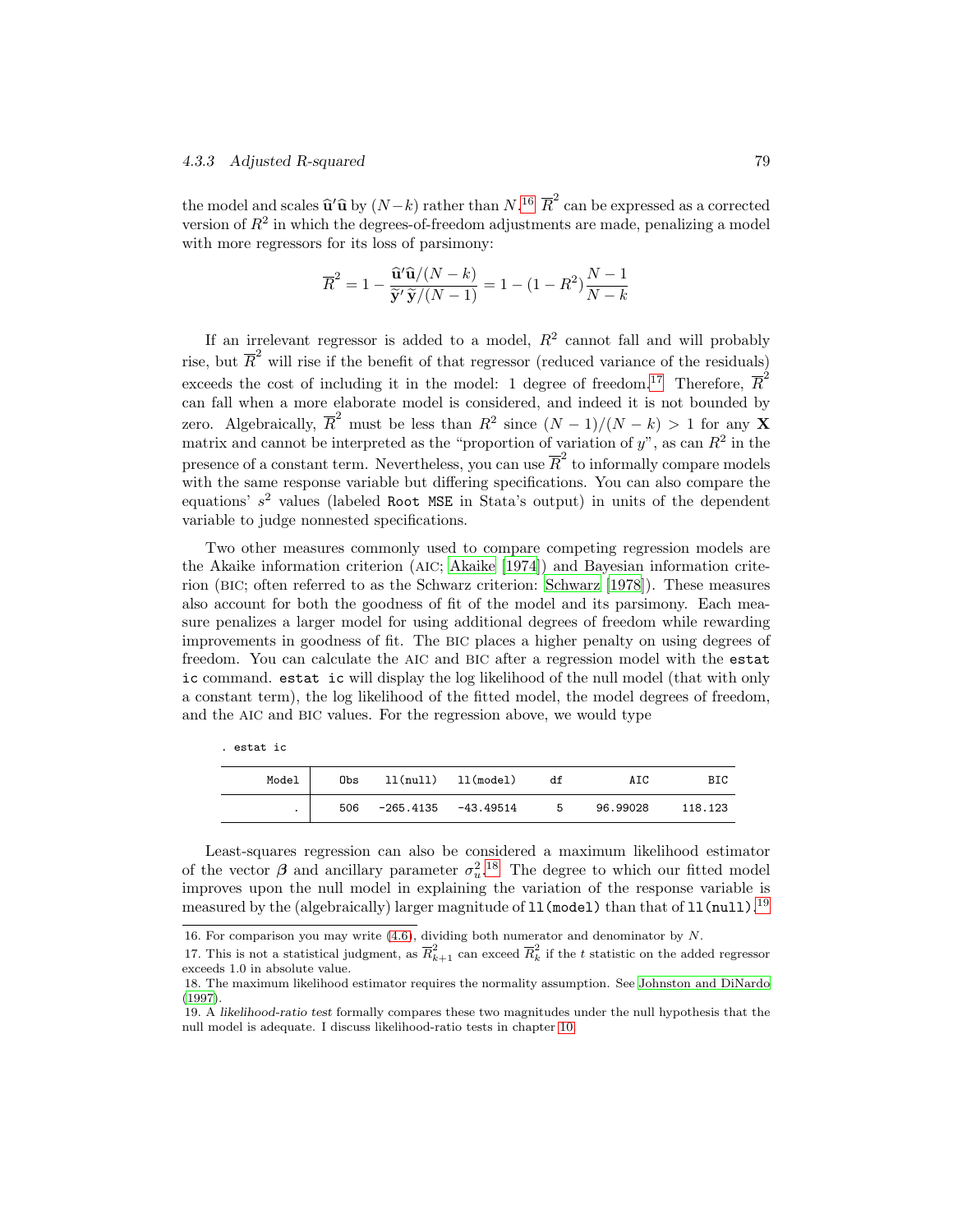## 4.3.4 The coefficient estimates and beta coefficients

Below the ANOVA table and summary statistics, Stata reports the  $\hat{\beta}$  coefficient estimates, along with their estimated standard errors,  $t$  statistics, and the associated  $p$ values labeled  $P$ >|t|: that is, the tail probability for a two-tailed test on the hypothesis  $H_0: \beta_i = 0^{20}$  The last two columns display an estimated confidence interval, with limits defined by the current setting of level. You can use the level() option on regress (or other estimation commands) to specify a particular level. After performing the estimation (e.g., with the default 95% level), you can redisplay the regression results with, for instance, regress, level(90). You can change the default level (see [R] level) for the session or permanently with set level  $\#$   $\lceil$ , permanently  $\rceil$ .

Economic researchers often express regressors or response variables in logarithms.<sup>21</sup> A model in which the response variable is the log of the original series and the regressors are in levels is termed a *log-linear* (or *single-log*) model. The rough approximation that  $log(1 + x) \simeq x$  for reasonably small x is used to interpret the regression coefficients. These coefficients are also the *semielasticities* of y with respect to x, measuring the response of  $y$  in percentage terms to a unit change in  $x$ . When logarithms are used for both the response variable and regressors, we have the *double-log* model. In this model, the coefficients are themselves *elasticities* of y with respect to each x. The most celebrated example of a double-log model is the Cobb–Douglas production function,  $q = al^{\alpha}k^{\beta}e^{\epsilon}$ , which we can estimate by linear regression by taking logs of q, l, and k.

In other social science disciplines, linear regression results are often reported as estimated *beta coefficients*. This terminology is somewhat confusing for economists, given their common practice of writing the regression model in terms of  $\beta$ s. The beta coefficient is defined as  $\partial y^*/\partial x_j^*$ , where the starred quantities are z-transformed or standardized variables; for instance,  $y^* = (y_i - \overline{y})/s_y$ , where  $\overline{y}$  is the sample mean and  $s_y$  is the sample standard deviation of the response variable. Thus the beta coefficient for the j<sup>th</sup> regressor tells us how many standard deviations  $y$  would change given a 1–standard deviation change in  $x_j$ . This measure is useful in disciplines where many empirical quantities are indices lacking a natural scale. We can then rank regressors by the magnitudes of their beta coefficients because the absolute magnitude of the beta coefficient for  $x_j$  indicates the strength of the effect of that variable. For the regression model above, we can merely redisplay the regression by using the beta option:

<sup>20.</sup> We discuss hypothesis testing in detail in section 4.5.

<sup>21.</sup> Economists use natural logs exclusively; references to log should be taken as the natural log, or ln.